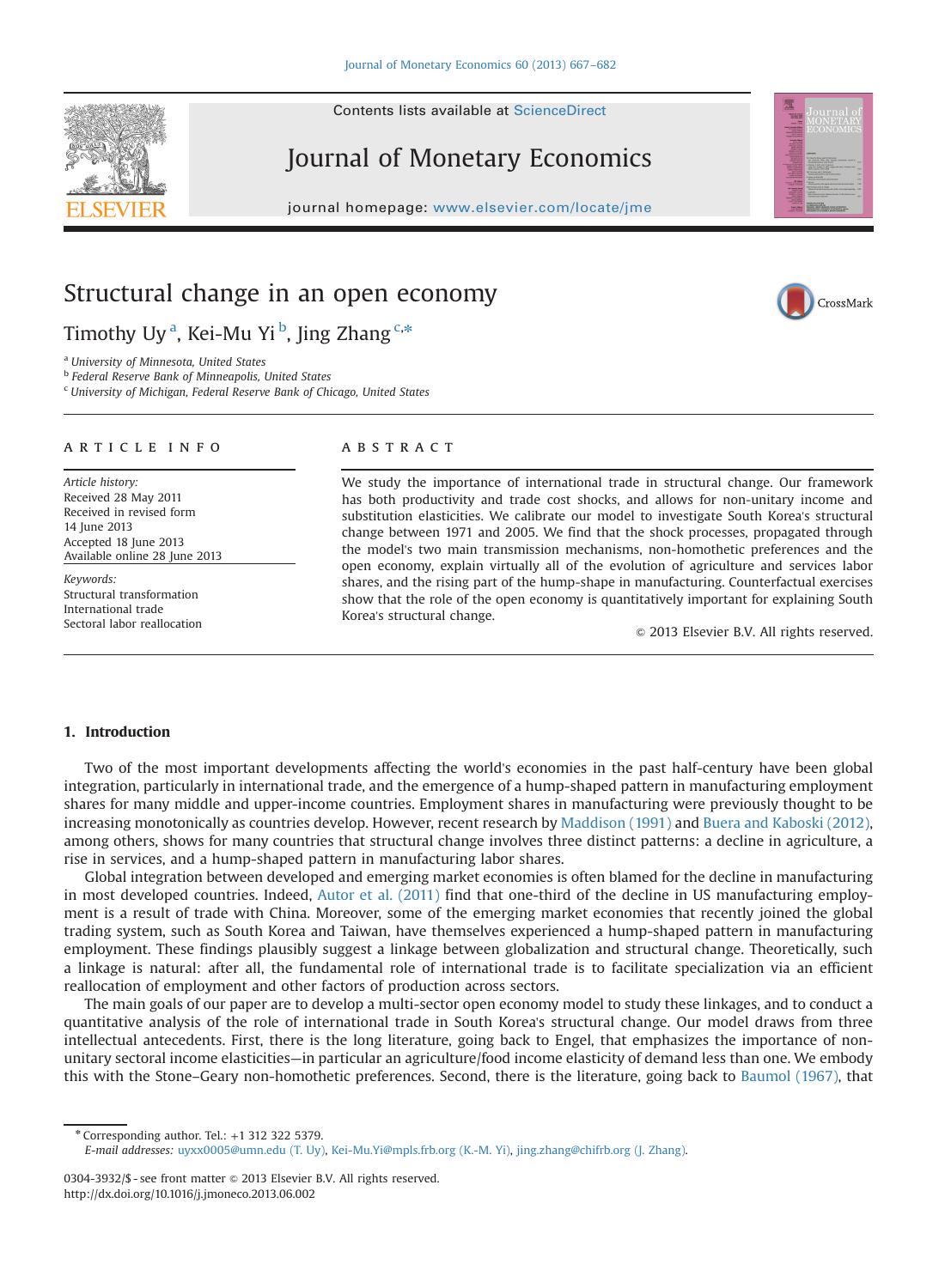emphasizes the importance of non-unitary sectoral substitution elasticities in conjunction with asymmetric productivity growth across sectors. We allow for these forces in our model, as well. Finally, we introduce international trade via the Ricardian comparative advantage framework of [Eaton and Kortum \(2002\).](#page-15-0) Patterns of specialization and international trade are determined by relative productivity differences across countries and goods. One additional feature of our model, incorporating intermediate goods, is useful for matching gross output concepts like trade and consumption expenditure, with value-added concepts like GDP and labor shares. Overall, our model shares features similar to other multi-sector Eaton–Kortum models such as [Shikher \(2012\)](#page-15-0), [di Giovanni et al. \(2012\)](#page-15-0), [Levchenko and Zhang \(2012\)](#page-15-0), and [Caliendo and](#page-15-0) [Parro \(2011\).](#page-15-0)<sup>1</sup>

At the most basic level, international trade allows sectoral expenditure to deviate from sectoral production. Each country runs a net export surplus in its sector of comparative advantage. Hence, labor shares are directly affected by patterns of specialization induced by trade. In addition, trade affects relative prices, which affects sectoral expenditure shares, and hence sectoral labor shares.

In a simplified version of the model, we show how productivity shocks and trade cost shocks can qualitatively deliver the structural change patterns observed in South Korea. In particular, the hump-shape in manufacturing can be generated under one of two scenarios. First, if a country's productivity growth in manufacturing is sufficiently high, it will take market share from the other country, thus leading to increased labor devoted to manufacturing. This is the upward part of the hump. However, as manufacturing productivity continues to grow, the country will eventually be able to supply the world market with less labor. This leads to the downward part of the hump. Second, if a country has a comparative advantage in manufacturing and trade costs decline so that the comparative advantage is increasingly revealed, a similar result is obtained.

More broadly, international trade affects structural change along three dimensions. First, declines in trade costs affect patterns of specialization, which then affect labor allocations across sectors. Second, differential sectoral productivity growth also affects labor allocations, again operating through specialization patterns. Third, lower trade costs spur income growth and strengthen the role of non-homothetic preferences in structural change.

We calibrate our model to South Korea and the rest of the world in 1971–2005, focusing on explaining South Korea's structural change. We then simulate the effects of productivity shocks and trade cost shocks in our benchmark model. We find that it can explain virtually all of the evolution of Korea's agriculture and services sector labor shares. It can also explain the rise in Korea's manufacturing labor share. However, it cannot explain the decline in Korea's manufacturing labor share that occurred beginning around 1990. By contrast, a simulation under a closed economy cannot explain the time path of any sectoral labor share. The root mean square error between the implied and observed labor shares is 0.05 in the open economy model and 0.08 in the closed economy model; the closed economy fit is about 60% worse.

The open economy model does better because the asymmetric evolution of sectoral productivity gives Korea's manufacturing sector a comparative advantage over time, thus leading to greater labor in manufacturing, and less in agriculture. In addition, Korea's trade costs decline more rapidly in manufacturing than in agriculture, and this leads again to greater specialization in manufacturing and less in agriculture than otherwise. Finally, in the open economy setting, owing to specialization, Korea grows faster, which strengthens the impact of non-homothetic preferences on the labor share dynamics.

We then conduct a series of counterfactual simulations to assess the quantitative importance of trade cost shocks, TFP shocks, and non-homothetic preferences. We find that agriculture and manufacturing are significantly influenced by both changing trade costs and TFP, while the services sector is influenced primarily by TFP changes over time. In addition, we conduct simulations with homothetic preferences. Comparisons between open and closed economy results with both sets of preferences show that non-homothetic preferences matter for the evolution of agriculture and services, but not for manufacturing.

There is a large literature on structural change. One recent development is to shift the focus from two-sector closed economy frameworks to three-sector frameworks and open economy frameworks.<sup>2</sup> Recent studies of three-sector closed economy models include [Echevarria \(1997\)](#page-15-0), [Kongsamut et al. \(2001\)](#page-15-0), [Ngai and Pissarides \(2007\)](#page-15-0), [Rogerson \(2008\),](#page-15-0) [Restuccia](#page-15-0) [et al. \(2008\)](#page-15-0), [Foellmi and Zweimuller \(2008\),](#page-15-0) [Buera and Kaboski \(2009,](#page-14-0) [2012\),](#page-14-0) [Duarte and Restuccia \(2010\),](#page-15-0) [Verma \(2012\)](#page-15-0), and [Herrendorf et al. \(2012\).](#page-15-0)<sup>3</sup> Earlier studies of open economy models of structural change include [Matsuyama \(1992,](#page-15-0) [2009\)](#page-15-0) and [Echevarria \(1995\).](#page-15-0) [Echevarria \(1995\)](#page-15-0) studies the effect of trade on output composition and overall growth of OECD economies in a small open economy model. [Matsuyama \(2009\)](#page-15-0) employs a simple Ricardian model to show that high manufacturing productivity growth need not lead to a decline in manufacturing employment.

The two papers most closely related to ours are [Betts et al. \(hereafter, BGV; 2011\)](#page-14-0) and [Sposi \(2012\).](#page-15-0) Both study Korea's structural change from a three-sector model. In the former, while several details of the model and calibration are different,

<sup>&</sup>lt;sup>1</sup> [Caliendo and Parro \(2011\)](#page-15-0) and [Shikher \(2012\)](#page-15-0) study the effects of NAFTA on trade and welfare in the NAFTA countries. [di Giovanni et al. \(2012\)](#page-15-0) examine the impact of different Chinese sectoral growth patterns on global welfare. [Levchenko and Zhang \(2012\)](#page-15-0) study the welfare implications of the evolution of sectoral comparative advantages across countries over time.

 $<sup>2</sup>$  In terms of two-sector frameworks, the sectoral divisions have often been agriculture and non-agriculture, or capital-intensive and labor-intensive.</sup> For recent examples of these divisions, see [Caselli and Coleman \(2001\),](#page-15-0) [Laitner \(2000\)](#page-15-0), [Acemoglu and Guerrieri \(2008\)](#page-14-0), and [Desmet and Rossi-Hansberg](#page-15-0) [\(2009\)](#page-15-0).

 $3$  Also, see [Ju et al. \(2009\)](#page-15-0) for an *n*-sector model.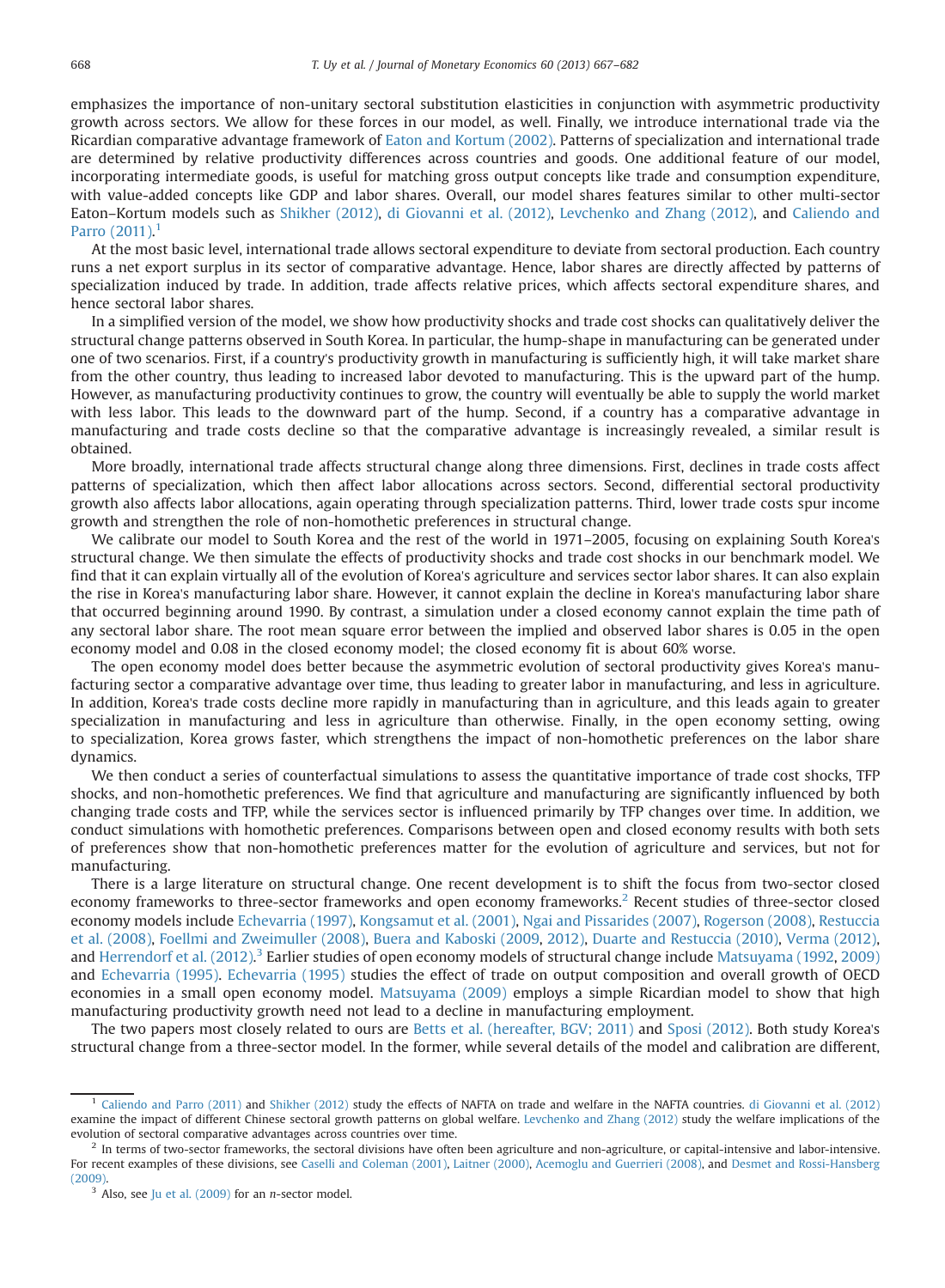<span id="page-2-0"></span>BGV also find that openness matters a great deal.<sup>4</sup> The latter employs a Ricardian model, and also finds that comparative advantage is important. However, owing to a time period that ends in 1995, the paper cannot assess the ability of the model to replicate the hump-shaped pattern in manufacturing.<sup>5</sup> A third paper, [Teignier-Bacque \(2012\),](#page-15-0) also studies structural change in Korea (and two other countries), but focuses on the role of the agriculture sector in a two-sector small open economy model.<sup>6</sup>

The paper is organized as follows. Section 2 lays out the model and [Section 3](#page-4-0) uses a simplified version to illustrate the key impacts of an open economy on structural change. [Section 4](#page-6-0) presents the calibration and studies the importance of the two key sources of shocks and the two key transmission mechanisms (openness and non-homothetic preferences). [Section 5](#page-13-0) concludes.

#### 2. Model

Our model has two countries and three sectors, and it includes non-unitary income and substitution elasticities of demand and sector-specific productivity growth to allow both Engel's law and the Baumol effect to operate. We introduce international trade based on the Ricardian motive, following [Eaton and Kortum \(2002\)](#page-15-0). Agriculture and manufacturing goods are tradable and services are non-tradable. In each sector, production uses both labor and intermediate inputs. Productivity and trade costs change at different rates across sectors and countries; these forces drive structural change. Trade is balanced each period (We omit the time subscript unless needed.).

#### 2.1. Technologies

There is a continuum of goods in the agriculture  $(a)$ , manufacturing  $(m)$  and services  $(s)$  sectors. Each country possesses technologies for producing all the goods in all sectors. The production function for good z∈[0,1] in sector k∈{a,m,s} of<br>country i is country i is

$$
Y_{ik}(z) = A_{ik}(z)L_{ik}(z)^{\lambda_k} \left[ \Pi_{n \, = \, a, m, s} M_{ikn}^{\gamma_{kn}}(z) \right]^{1 - \lambda_k}
$$
\n(1)

where  $Y_{ik}(z)$  denotes output,  $A_{ik}(z)$  denotes exogenous productivity,  $L_{ik}(z)$  denotes labor, and  $M_{ikn}(z)$  denotes sector-n composite goods used as intermediates in the production of the sector k good. The parameter  $\lambda_k$  denotes the value-added share in production and  $\gamma_{kn}$  denotes the share of intermediate inputs sourced from sector *n*.

 $A_{ik}(z)$  is the realization of a random variable  $Z_{ik}$  drawn from the cumulative distribution function  $F_{ik}(A) = Pr[Z_{ik} \leq A]$ .<br>Iowing Eaton and Kortum (2002), we assume that  $F_{ki}(A)$  is a Fréchet distribution:  $F_{ki}(A) = e^{-T_{ik$ Following [Eaton and Kortum \(2002\)](#page-15-0), we assume that  $F_{ik}(A)$  is a Fréchet distribution:  $F_{ik}(A) = e^{-T_{ik}A^{-\theta}}$ , where  $T_{ik} > 0$  and  $\theta > 1$ .<br>The larger is  $T_{ik}$  the greater the mean efficiency for any good z. The larger is The larger is  $T_{ik}$ , the greater the mean efficiency for any good z. The larger is  $\theta$ , the lower the heterogeneity or variance of  $Z_{ik}$ . We assume that the productivity is drawn each period.<sup>8</sup>

When agriculture or manufacturing goods are shipped abroad, they incur trade costs, which include tariffs, transportation costs, and other barriers to trade. We model these costs as iceberg costs. Specifically, if one unit of manufacturing good z is shipped from country j, then  $1/\tau_{lim}$  units arrive in country i. We assume that trade costs within a country are zero, i.e.,  $\tau_{iia} = \tau_{iim} = 1.$ 

Goods markets are perfectly competitive; goods prices are determined by marginal costs of production. The cost of an input bundle in sector k is  $v_{ik} = w_i^{\lambda_k} (I_n = a_m s (P_{in})^{\gamma_{kn}})^{1-\lambda_k}$ , which is the same within a sector, but varies across sectors given different input shares across sectors of the services good z is  $p_i(z) = y_i / A_i(z)$ . For t different input shares across sectors. The price of the services good z is  $p_{is}(z) = v_{is}/A_{is}(z)$ . For tradable goods, the price at which country is can supply tradable good z in sector k to country i equals  $p_{is}(z) = v_{is}/A_{is}($ which country *j* can supply tradable good *z* in sector *k* to country *i* equals  $p_{ijk}(z) = \tau_{ijk}v_{ik}/A_{ik}(z)$ . Since buyers will select to buy from the cheapest source, the actual price for this good in country *i* is  $p_{ik}(z) = \min\{p_{i1k}(z), p_{i2k}(z)\}$ .

The composite good in each sector  $Q_{ik}$  is an aggregate of the individual goods  $Q_{ik}(z)$ 

;

$$
Q_{ik} = \left(\int_0^1 Q_{ik}(z)^{(\eta-1)/\eta} dz\right)^{\eta/(\eta-1)}
$$

 $^4$  Three differences in modeling and calibration are: (a) BGV set several preference parameters from the literature, while we estimate the parameters. (b) BGV employ a value-added framework, which is not consistent with the measurement of international trade in the data. (c) We evaluate the role of nonhomothetic preferences.

<sup>&</sup>lt;sup>5</sup> There are several other differences. Sposi does not examine either the effects of changes in non-tariff trade costs or the importance of nonhomothetic preferences. On the other hand, his model allows for non-zero trade deficits and includes more than two countries.

<sup>6</sup> Other quantitative open economy models of structural change include [Coleman \(2007\)](#page-15-0), [Galor and Mountford \(2008\)](#page-15-0), [Reyes-Heroles \(2012\),](#page-15-0) [Stefanski](#page-15-0) [\(2012\)](#page-15-0), [Swiecki \(2012\),](#page-15-0) and [Ungor \(2012\)](#page-15-0). [Coleman \(2007\)](#page-15-0) uses a multi-country Heckscher–Ohlin–Ricardo framework to study the effect of a large emerging market country on other countries' GDPs and welfare. [Galor and Mountford \(2008\)](#page-15-0) study the effect of trade on fertility and population growth, and on human capital acquisition. [Reyes-Heroles \(2012\)](#page-15-0) studies structural transformation in the United States. [Stefanski \(2012\)](#page-15-0) studies the effect of structural transformation of India and China on oil prices. [Swiecki \(2012\)](#page-15-0) employs a multi-sector model that includes intersectoral distortions and evaluates the welfare gains from trade. [Ungor \(2012\)](#page-15-0) uses a two-sector model to study the effects of China's growth on de-industrialization of the United States.

 $\frac{7}{2}$  Z<sub>ik</sub> has geometric mean  $e^{iz}T^{1/\theta}_{ik}$  and its log has a standard deviation  $\pi/\theta\sqrt{6}$ , where γ is Euler's constant.

<sup>&</sup>lt;sup>8</sup> Alternatively, we could assume that the productivity is drawn once in the initial period, and as the Ts change over time, the productivity relative to T remains constant.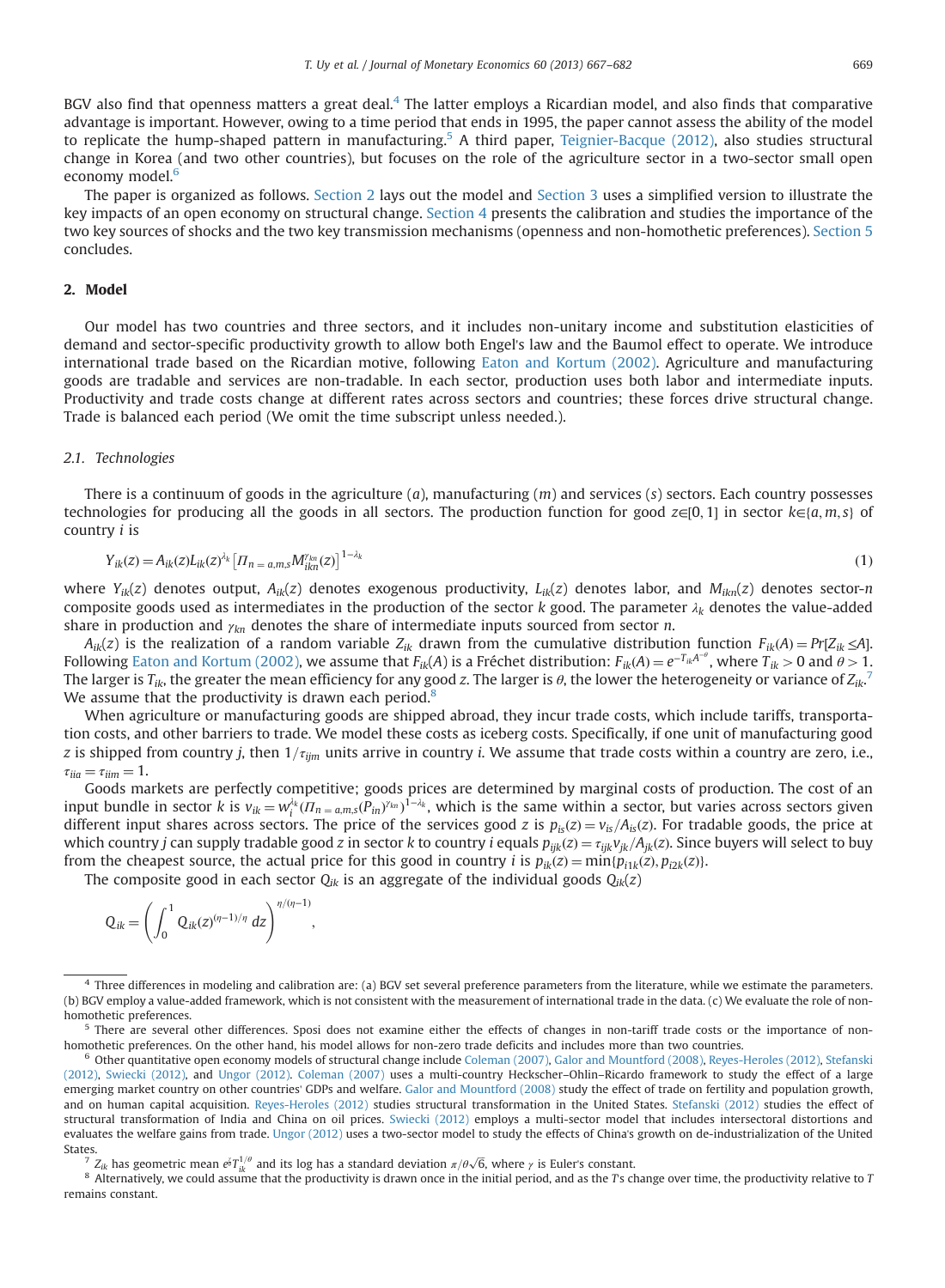<span id="page-3-0"></span>where the elasticity of substitution across goods within a sector is  $n > 0$ . For the services sector, each good z is produced locally, while for the tradable sectors, each good  $z$  is either produced locally or imported from abroad. The composite sectoral goods are used in domestic final consumption,  $C_{ik}$ , and domestic production as intermediate inputs.

Under the Fréchet distribution of productivities, [Eaton and Kortum \(2002\)](#page-15-0) show that the price of tradable composite good k∈{a, m} in country *i* is  $P_{ik} = \Gamma(\Phi_{ik})^{-1/\theta}$ , where the constant *Γ* is the Gamma function evaluated at  $(1-(\eta-1)/\theta)^{1/(1-\eta)}$ . and  $\Phi_{ik} = T_{1k}(v_{1k}\tau_{i1k})^{-\theta} + T_{2k}(v_{2k}\tau_{i2k})^{-\theta}$ .  $\Phi_{ik}$  summarizes country i's access to global production technologies in sector k scaled<br>by the relevant unit costs of inputs and trade costs <sup>9</sup> For the services c by the relevant unit costs of inputs and trade costs.<sup>9</sup> For the services composite good, the price is  $P_{is} = \Gamma(\Phi_{is})^{-1/\theta}$ , where  $\Phi_{is} = \Gamma(\Phi_{is})^{-1/\theta}$  $\Phi_{is} = T_{is} (v_{is})^{-\theta}$ .<br>The share

The share of country j's expenditure on sector-k goods from country i,  $\pi_{iik}$ , equals the probability of importing sector-k goods from country  $i$  in country  $j$ , and is given by

$$
\pi_{jik} = \frac{T_{ik}(v_{ik}\tau_{jik})^{-\theta}}{\Phi_{jk}}.
$$
\n(2)

Eq.  $(2)$  shows how a higher average productivity, a lower unit cost of input bundles, and a lower trade cost in country i translate into a greater import share by country j.

#### 2.2. Preferences

Period utility of the representative household in country i is given by

$$
U(C_{ia}, C_{im}, C_{is}) = \left[\omega_a^{1/\epsilon} (C_{ia} - \overline{C}_a)^{(\epsilon - 1)/\epsilon} + \omega_m^{1/\epsilon} (C_{im} - \overline{C}_m)^{(\epsilon - 1)/\epsilon} + \omega_s^{1/\epsilon} (C_{is} - \overline{C}_s)^{(\epsilon - 1)/\epsilon}\right]^{e/(\epsilon - 1)},\tag{3}
$$

where for each sector  $k \in \{a, m, s\}$ ,  $C_{ik}$  is consumption of sector-k composite goods, and  $\overline{C}_k$  is the subsistence requirement for sector-k composite goods. A positive value of  $\overline{C}_k$  generates an income elasticity of demand for the sector k goods less than one. The preference share parameters  $\omega_k$ 's are positive and sum to one across sectors. The elasticity of substitution across sectoral composite goods is  $\epsilon > 0$ . If  $\epsilon > 1$ , the sectoral composite goods are substitutes, and if  $\epsilon \le 1$ , the sectoral composite goods are complements.

The representative household maximizes his/her utility (3) subject to the following budget constraint in each period

$$
P_{ia}C_{ia} + P_{im}C_{im} + P_{is}C_{is} = w_i,
$$
\n<sup>(4)</sup>

where  $w_i$  and  $P_{ik}$  denote the wage rate and the price of the sector-k composite good, respectively. The household supplies its unit labor endowment inelastically and spends all labor income. The budget constraints (4) ensure that balanced trade holds period-by-period.

#### 2.3. Equilibrium

All factor and goods markets are characterized by perfect competition. Labor is perfectly mobile across sectors within a country, but immobile across countries. Let  $L_i$  denote total labor endowment in country *i* and  $L_{ik}$  denote labor employed in sector k. The factor market clearing conditions in each period are given by

$$
L_i = L_{is} + L_{im} + L_{ia}.\tag{5}
$$

We next characterize the good market clearing condition. For each sector  $k$ , we have

$$
Q_{ik} = C_{ik} + \sum_{n = a,m} (1 - \lambda_n) \gamma_{nk} \sum_{j = 1,2} \frac{\pi_{jin} P_{jn} Q_{jn}}{P_{ik}} + (1 - \lambda_s) \gamma_{sk} \frac{P_{is} Q_{is}}{P_{ik}}.
$$
(6)

That is, the quantity of sector-k composite goods produced in country  $i$ ,  $Q_{ik}$ , is the sum of the quantity demanded (i) for domestic final consumption  $C_{ik}$ ; (ii) for use as intermediate inputs in the production of domestic tradable goods,  $\sum_{n=\alpha,m}(1-\lambda_n)\gamma_{nk}\sum_{j=1,2}\pi_{jin}P_{jn}Q_{jn}/P_{ik}$ ; and (iii) for use as intermediate inputs in the production of domestic services goods,  $(1-\lambda_s)\gamma_{st}(P_{is}Q_{is}/P_{ik})$ . These good market clearing conditions demonstrate that our model captures two key features of the world economy. First, the model allows trade in intermediates, as much of world trade is in intermediates. Second, the model captures two-way input linkages across sectors.

We define a competitive equilibrium of our model economy with country-specific labor endowment processes  $\{L_i\}$ , trade cost processes { $\tau_{\text{tia}}, \tau_{\text{tim}}$ }, productivity processes { $T_{ia}, T_{im}, T_{is}$ } and common structural parameters { $\epsilon, \eta, \theta, \{\lambda_k, \gamma_{kn}, \overline{C}_k, \omega_k\}_{n,k = a,m,s}$ } as follows.

**Definition 1.** A competitive equilibrium is a sequence of goods and factor prices { $P_{ia}$ ,  $P_{im}$ ,  $P_{is}$ ,  $w_i$ }<sub>i = 1,2</sub>, allocations { $L_{ia}$ ,  $L_{im}$ ,  $L_{is}$ ,  $Q_{ia}$ ,  $Q_{im}$ ,  $Q_{is}$ ,  $C_{ia}$ ,  $C_{im}$ ,  $C_{is}$ }<sub>i=1,2</sub>, and trade shares  $\{\pi_{ija}, \pi_{ijm}\}_{i,j=1,2}$ , such that, given prices, the allocations solve the firms

<sup>&</sup>lt;sup>9</sup> We need to assume  $n-1 < \theta$  to have a well-defined price index. Under this assumption, the parameter  $n$ , which governs the elasticity of substitution across goods within a sector, can be ignored because it appears only in the constant term  $\Gamma$ .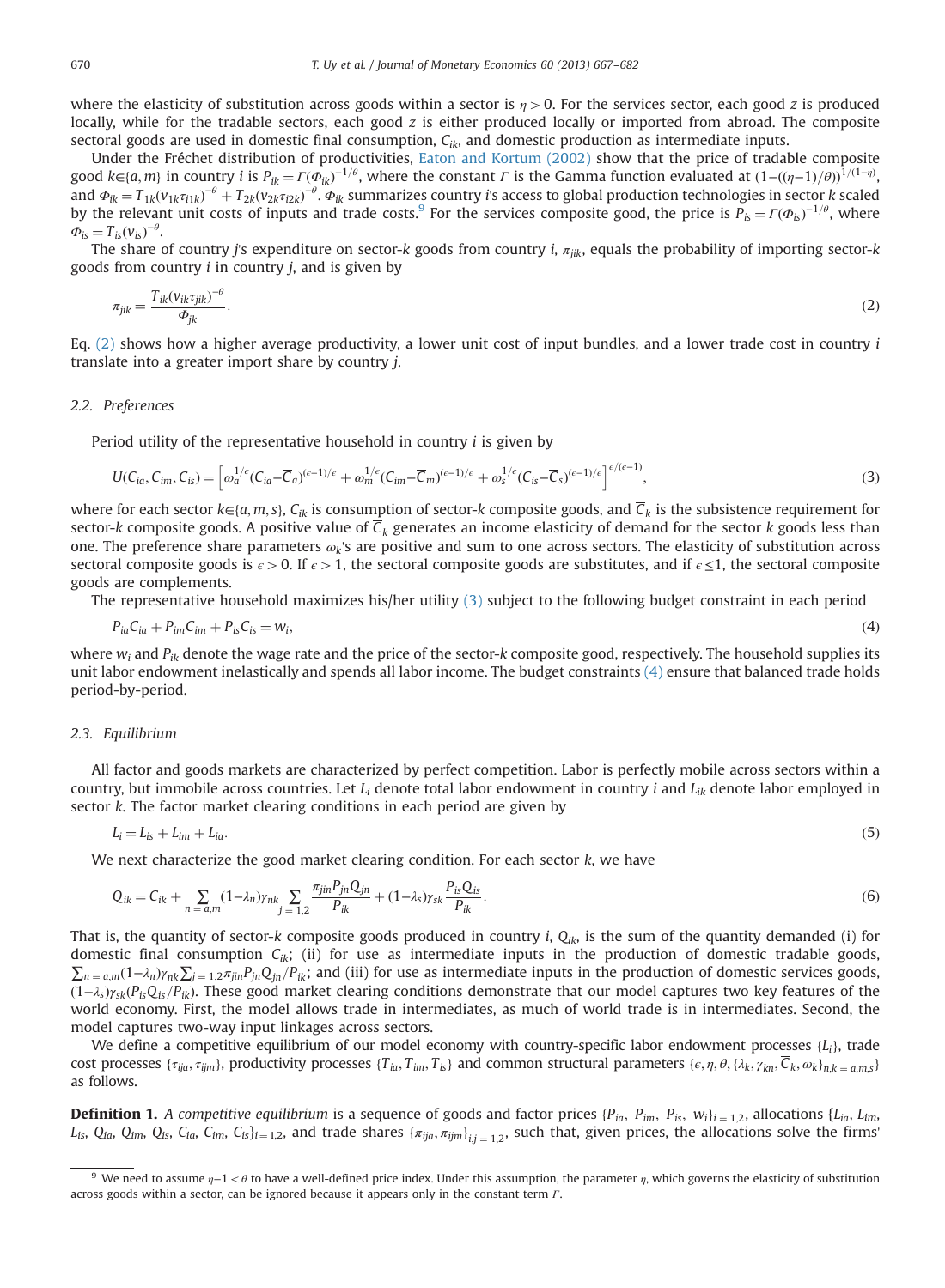<span id="page-4-0"></span>maximization problems associated with technologies [\(1\)](#page-2-0) and the household's maximization problem characterized by [\(3\)](#page-3-0) and  $(4)$ , and satisfy the market clearing conditions  $(5)$  and  $(6)$ .

#### 3. How trade impacts structural change

This section illustrates the mechanisms through which trade impacts the patterns of structural change — sectoral labor shares — in an open economy. To deliver the results transparently, we abstract from intermediate input usage by assuming  $\lambda_k = 1$  for all k. We compare the patterns of structural change in an open economy with those in a closed economy, and highlight two channels — the expenditure and net export channels — through which trade impacts structural change.

#### 3.1. Structural change in a closed economy

We begin our analysis of the model by developing the pattern of structural change in a closed economy, which is a special case of our model in which the trade costs are infinitely high. We use the superscript c to denote the relevant variables in the closed economy. Under autarky, all goods are produced domestically. It is straightforward to show for country i and each period, the sectoral composite good prices are given by

$$
\frac{P_{ia}^c}{W_i^c} = \frac{1}{A_{ia}}, \quad \frac{P_{im}^c}{W_i^c} = \frac{1}{A_{im}}, \quad \frac{P_{is}^c}{W_i^c} = \frac{1}{A_{is}},\tag{7}
$$

where  $A_{ik} = T_{ik}^{1/\theta}/\Gamma$ .<br>The feasibility of

The feasibility conditions imply that the sectoral labor share equals the sectoral expenditure share.<sup>10</sup> For each sector  $k \in \{a, m, s\}$ , we have

$$
l_{ik}^c = \frac{L_{ik}^c}{L_i} = \frac{w_i^c L_{ik}^c}{w_i^c L_i} = \frac{P_{ik}^c C_{ik}^c}{w_i^c L_i} \equiv X_{ik}^c = \omega_k \left(\frac{P_{ik}^c}{P_i^c}\right)^{1-c} \left(1 - \sum_n \frac{P_{in}^c \overline{C}_n}{w_i^c}\right) + \frac{P_{ik}^c \overline{C}_k}{w_i^c},\tag{8}
$$

where the aggregate price  $P_i^c$  equals  $(\sum_k \omega_k (P_{ik}^c)^{1-(1-\epsilon)})$ . Clearly, non-unitary income and non-unitary substitution electricities allow change in  $\mathcal{L}$  $\sum_{k} \omega_{k} \omega_{k}$  is the analytic model in the and non-unitary substitution elasticities allow changing relative prices (relative productivities) and changing income to impact structural change in autarky.

If  $\overline{C}_k$  in all sectors is set to zero, preferences become homothetic, and the implications are similar to those in [Ngai and](#page-15-0) [Pissarides \(2007\)](#page-15-0)

$$
l_{ik}^c \equiv X_{ik}^c = \omega_k \left(\frac{P_{ik}^c}{P_i^c}\right)^{1-c}.
$$

Turning to dynamics, let  $\hat{Z}$  denote the log growth rate of variable Z. Then, for any period t, we have

$$
\hat{l}_{ikt}^c = \hat{X}_{ikt}^c = (1 - \epsilon)(\hat{P}_{ikt}^c - \hat{P}_{it}^c) = (\epsilon - 1)(\hat{A}_{ikt} - \hat{A}_{it}^c),
$$
\n(9)

where  $\hat{A}_{it}^c = \sum_k X_{ikt}^c \hat{A}_{ikt}$ . Thus, the elasticity of substitution links changes in sectoral labor shares to changes in sectoral  $\hat{A}_{it}^c = \sum_k X_{ikt}^c \hat{A}_{ikt}$ . Thus, the elasticity of substitution links changes in relative prices and productivities. In the Cobb–Douglas case ( $\epsilon = 1$ ), there is no structural change: sectoral expenditure and labor shares are constant over time. In an empirically relevant case with  $\epsilon$  < 1, a sector with rising relative productivities experiences declining relative prices, expenditure shares, and labor shares over time. Labor moves from high productivity growth sectors to low productivity growth sectors. If the manufacturing sector has the fastest productivity growth among the three sectors, its labor share declines over time. This implication is consistent with the post-war experience of many developed countries. However, in many developing countries, the manufacturing sector has both the fastest growth in productivity and a rising labor share: clearly at odds with the implications of the closed economy model.<sup>11</sup>

#### 3.2. Structural change in an open economy

We now turn to an open economy and begin by defining comparative advantage. Country *i* has a comparative advantage in manufacturing if and only if  $A_{im}/(A_{im}/\tau_{ijm}) > A_{ia}/(A_{ia}/\tau_{ija})$ . Our definition is thus the traditional definition augmented by trade costs.<sup>12</sup> The comparative advantage patterns determine intra-sector trade patterns. If country 1 has a comparative

<sup>10</sup> The sectoral labor share equals the sectoral expenditure share even in a framework with capital and intermediate goods, as long as the factor intensity in the production function is identical across sectors.

<sup>&</sup>lt;sup>11</sup> We examine the 19 countries in Asia and Latin America from the GGDC 10-sector data base, and compute sectoral employment shares and growth in sectoral real-value added per worker for each country. Of the 19, 10 had the highest productivity growth in manufacturing, and of these 10, 7 countries (Indonesia, Japan, Korea, Singapore, Thailand, Taiwan, and Venezuela) experience a higher manufacturing employment share over most of the sample period than in the initial year.

<sup>&</sup>lt;sup>12</sup> Hence, it is possible for a country to have a relative disadvantage in manufacturing from the productivities alone, but, owing to sufficiently small manufacturing trade costs, an overall comparative advantage in manufacturing. See [Deardorff \(2004\)](#page-15-0) for further discussion on the topic of comparative advantage in the presence of trade costs. In this section, we restrict our attention to cases in which one country has a comparative advantage in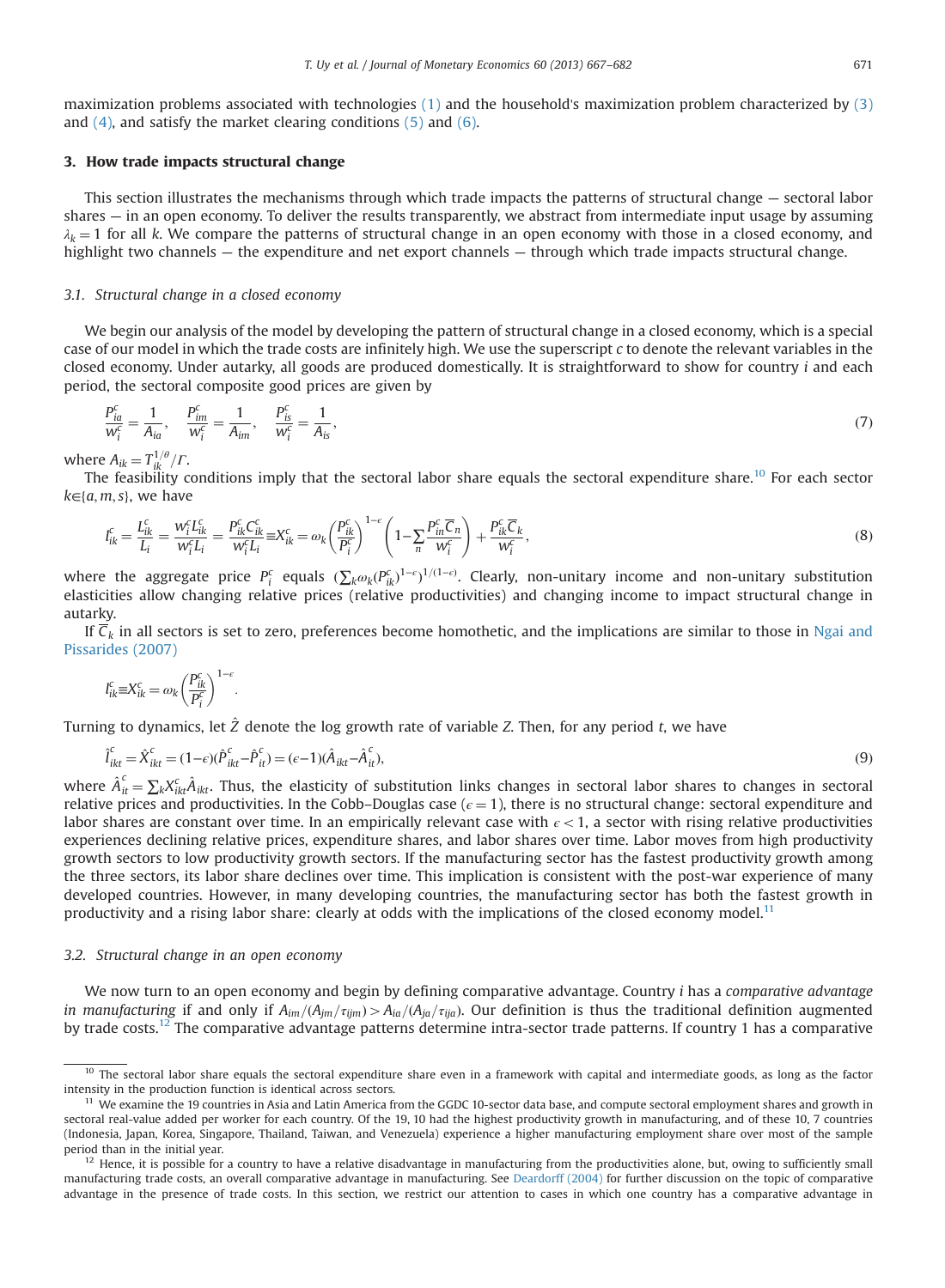<span id="page-5-0"></span>advantage in manufacturing, Eq. [\(2\)](#page-3-0) implies that  $\pi_{11m} > \pi_{11a}$ . Intuitively, a greater share of spending is on domestic goods in the comparative advantage sector.

First, consider the impact of an open economy on sectoral prices. The services good price in country *i* relative to wage is  $P_{is}/w_i = 1/A_{is}$ , which is the same as under autarky. The price of tradable composite good k relative to wage is

$$
\frac{P_{ik}}{W_i} = \frac{1}{A_{ik}} \left[ 1 + \left( \frac{\tau_{ijk} W_j A_{ik}}{A_{jk}} \frac{A_{ik}}{W_i} \right)^{-\theta} \right]^{-1/\theta} = \frac{\pi_{ik}^{1/\theta}}{A_{ik}}.
$$
\n(10)

Comparing Eqs. (10)–(7), one can see that  $P_{ik}/w_i < P_{ik}^c/w_i^c$  because  $\pi_{iik} < 1$ . The lower is the sectoral expenditure share on domestic goods, the lower is the sectoral price. Trade essentially allows countries to enlarge their effective technologies in the tradable sectors, thus leading to lower prices, especially in the comparative disadvantage sector. The aggregate price level relative to the wage rate  $P_i/w_i$  is also lower in the open economy than in autarky, which is consistent with the well known result from classical trade theory that there are gains from trade.<sup>13</sup>

Next consider the impact of trade on expenditure shares. The expression of the expenditure share is the same in the open economy as in the closed economy, and is given by Eq. [\(8\)](#page-4-0). However, openness affects the expenditure shares through its impact on relative prices, discussed above, and also its impact on income.

Now we turn to the sectoral labor allocations. Because services sector goods are non-tradable,  $l_{is} = X_{is}$ , as in the closed economy. Nonetheless, trade impacts the services labor share by affecting the services expenditure share.

For the tradable sectors, country 1's income from sector k equals expenditures of both countries on its sector-k goods:  $w_1L_{1k} = \pi_{11k}P_{1k}C_{1k} + \pi_{21k}P_{2k}C_{2k}$ , implying

$$
l_{1k} = \frac{L_{1k}}{L_1} = \pi_{11k} X_{1k} + \pi_{21k} X_{2k} \frac{w_2 L_2}{w_1 L_1}.
$$
\n(11)

Three forces determine country 1's labor share in sector k. First, it depends on the expenditure share of each country on sector k goods,  $X_{1k}$  and  $X_{2k}$ . It also depends on the extent of specialization,  $\pi_{11k}$  and  $\pi_{21k}$ . Finally, it depends on the relative size of the two economies.

Alternatively, substituting  $1-\pi_{12k}$  for  $\pi_{11k}$  in Eq. (11) gives

$$
l_{1k} = X_{1k} + \frac{\pi_{21k}X_{2k}w_2L_2 - \pi_{12k}X_{1k}w_1L_1}{w_1L_1} = X_{1k} + N_{1k},
$$
\n(12)

where  $N_{1k}$  denotes the sectoral net export share of total GDP in country 1. Thus, the tight link that binds sectoral demand and production in the closed economy does not hold in the open economy. The net export channel,  $N_{1k}$ , captures the direct contribution of international trade to structural change. In addition, trade contributes indirectly to structural change through the expenditure channel,  $X_{1k}$ .

Consider the dynamics of structural change in an open economy. For services, as in the closed economy, the growth rate of the labor share equals the growth rate of the expenditure share:  $\hat{l}_{\text{ist}} = \hat{X}_{\text{ist}}$ . However, because openness affects the growth<br>rate of overall income and of the services relative price, trade will affect the gro rate of overall income and of the services relative price, trade will affect the growth rate of the services expenditure share and labor share. The growth rate of the labor share of tradable sector  $k$  in country  $i$  is given by

$$
\hat{l}_{ikt} = \frac{X_{ikt}}{l_{ikt}} \hat{X}_{ikt} + \frac{N_{ikt}}{l_{ikt}} \hat{N}_{ikt},
$$

which differs from [\(9\)](#page-4-0) by the addition of the net export term. Changes in both expenditure and net export shares affect structural change.

#### 3.2.1. The net export channel

The cleanest way to see the direct contribution of trade to the sectoral labor shares is with unit income and substitution elasticities of demand. In this case, the expenditure share of sector k is simply  $\omega_k$  and constant over time. In autarky, the labor share is thus also constant; asymmetric productivity growth and the evolution of income play no role in structure change. In an open economy, the services labor share is  $\omega_s$ , as in autarky. The labor share of tradable sector  $k \in \{a, m\}$  is  $\omega_k + N_{ik}$  in the open economy. N<sub>ik</sub> captures exactly the impact of trade on structural change. We now derive a natural, but important, implication of the model: a country will experience a net export surplus in its comparative advantage sector. Hence, when a country opens up to trade, labor moves from its comparative disadvantage sector to its comparative advantage sector.

Assume that country  $1(2)$  has a comparative advantage in manufacturing (agriculture). The trade balance of sector  $k$  in country 1 is  $N_{1k} = \pi_{21k}\omega_k w_2 L_2 - \pi_{12k}\omega_k w_1 L_1$ , where the expenditure share is  $\omega_k$  in both countries. The pattern of comparative advantage implies  $\pi_{21m} > \pi_{21a}$  and  $\pi_{12m} < \pi_{12a}$ . If country 1 ran a trade deficit in the manufacturing sector, it cannot run

(footnote continued)

manufacturing and the other country has a comparative advantage in agriculture, which is a restriction that trade costs cannot be too different across sectors and countries.

<sup>&</sup>lt;sup>13</sup>  $P_i/w_i$  is the reciprocal of the real wage or the real purchasing power of each country's income.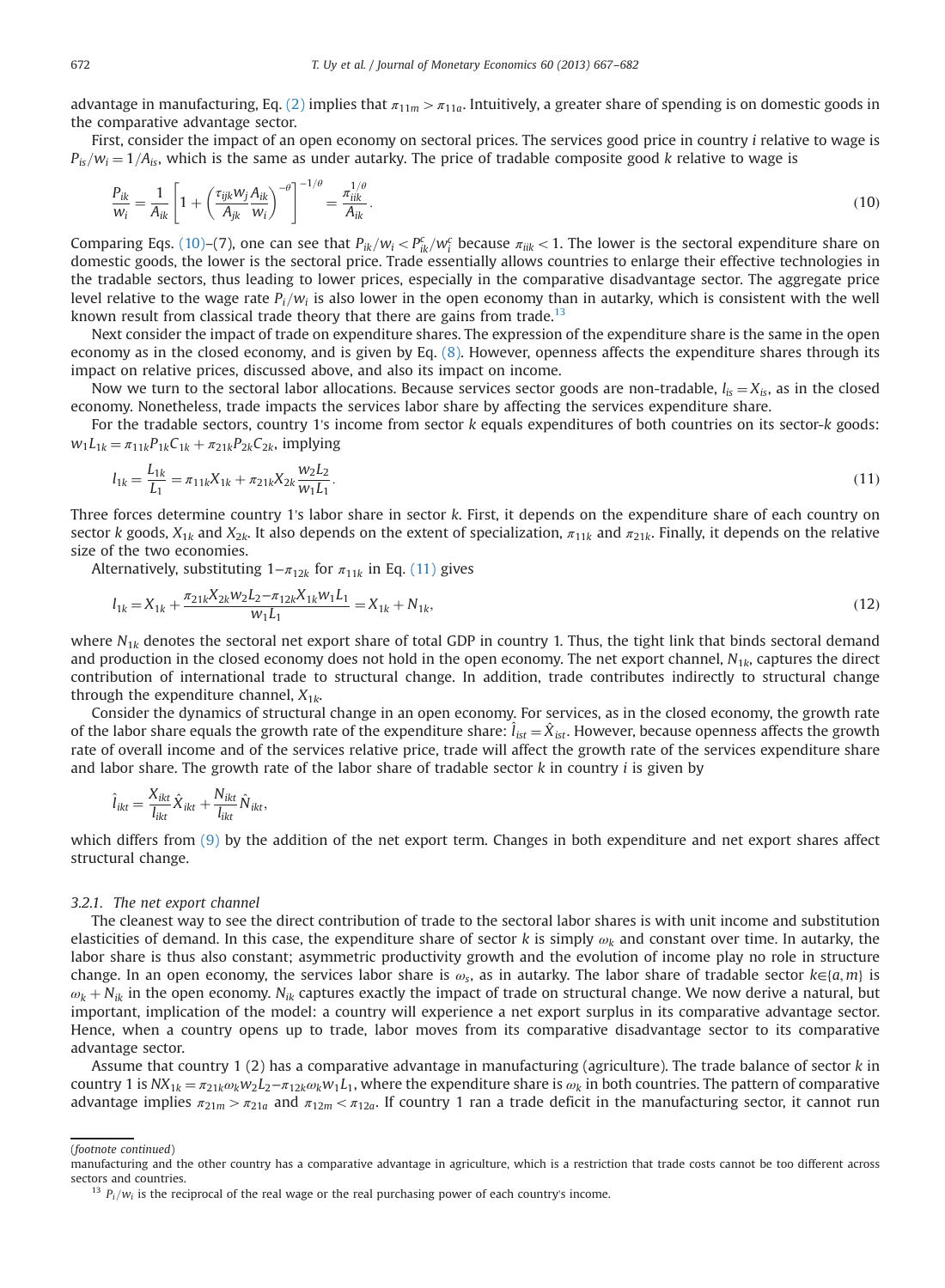<span id="page-6-0"></span>a trade deficit in the agriculture sector, otherwise it would violate the balanced trade condition. Hence, it must be the case that  $NX_{1m} > 0$  and  $NX_{1a} < 0.14$ 

We describe two scenarios in which the presence of trade can generate a hump-shaped pattern in the manufacturing employment share. In the first scenario, a country with a comparative advantage in manufacturing experiences both relative and absolute productivity growth in manufacturing over time. Because of the relative productivity growth, the country's manufacturing labor share rises initially as it supplies an increasing share of world demand for manufacturing products. As time passes, the continuing increase in absolute productivity implies that, despite the increasing net export surplus, fewer workers are needed to produce the manufactured goods. Eventually, the latter effect dominates, and the manufacturing labor share declines.<sup>15</sup>

In the second scenario, the primary driving force is declining trade costs over time. As trade costs decline, each country's comparative advantage is increasingly revealed, and there is increased specialization. A country with a comparative advantage in manufacturing experiences a rising manufacturing employment share initially. If the country is small, its relative wage increases over time, because the gains from trade are larger for smaller countries. Consequently, the relative purchasing power of its trading partner declines, which reduces the amount of its labor needed to satisfy foreign demand for manufactured goods. As long as its relative wage continues to increase, this relative purchasing power effect will eventually dominate, and the manufacturing labor share will peak and then decline.

### 3.2.2. Adding the expenditure channel

We now consider the impact of trade on expenditure shares by allowing either the income or substitution elasticities to be different from one. When the income elasticities are different from one across sectors, real income levels impact the expenditure share as shown in Eq. [\(8\)](#page-4-0). In the open economy, trade increases real income in both countries, reinforcing income-induced labor reallocations.

Eq. [\(8\)](#page-4-0) also shows that when the substitution elasticity differs from one, relative prices impact the expenditure shares. Focusing on the Baumol case,  $\epsilon$  < 1, in both countries,  $P_i / P_i$  is higher in the open economy; hence, the services expenditure share and labor share are higher in the open economy. For the sector in which country i has a comparative disadvantage, its price relative to the aggregate price is lower, and its expenditure share is lower in the open economy.16 Suppose manufacturing has the highest productivity growth; then, the expenditure channel would imply a declining manufacturing labor share. For the model to generate a rising manufacturing labor share, the net export channel needs to be sufficiently strong initially to more than offset the expenditure channel. However, as in the unitary elasticity case, over time, the net export channel diminishes, and the expenditure channel begins to dominate, leading to declining manufacturing labor shares.

In this section, we have used our model to demonstrate the multiple channels through which an open economy can affect a country's structural change. All the channels start from comparative advantage and specialization. These starting forces affect relative prices, which then feed into expenditure shares and labor shares. In addition, specialization by itself leads to reallocation of labor across sectors. Finally, these forces lead to higher income, which, in a world with nonhomothetic preferences, also affects labor shares. Over time, structural change is driven by productivity growth and by changes in trade costs. Because these shocks affect comparative advantage and specialization, their ultimate impact is different in an open economy from a closed economy. It remains to be seen whether an open economy framework is quantitatively relevant, and which channels and shocks are quantitatively important. The next section addresses these questions.

#### 4. Quantitative analysis

We now employ our model to quantitatively analyze the importance of openness in South Korea's structural change between 1971 and 2005. As [Fig. 1](#page-7-0) shows, Korean experienced substantial structural change during this 35-year period. The agriculture labor share declined sharply and essentially monotonically from 0.48 to 0.09, and the services labor share rose sharply and essentially monotonically from 0.40 to 0.73. In addition, the manufacturing labor share displayed the humpshaped pattern: rising from 0.13 in 1971 to 0.27 by 1989 and then declining to 0.17 by 2005. Explaining these dynamics over time is the challenge posed to our model. The first section discusses how we calibrate the model. The second section presents simulation results of our model, including counterfactuals designed to assess the relative importance of the two main shocks in our model, changes in trade costs and in TFP, as well as the importance of two key transmission channels, the open economy and non-homothetic preferences.

#### 4.1. Calibration

We calibrate our two-country model with South Korea as one country and the rest of the world (ROW) as the other country. The ROW consists of most of South Korea's (hereafter, Korea) important trading partners in this period, and

<sup>&</sup>lt;sup>14</sup> This result can also be established for CES preferences and free trade.

<sup>&</sup>lt;sup>15</sup> The conditions under which productivity growth is sufficiently high are available in Appendix.

<sup>&</sup>lt;sup>16</sup> In the comparative advantage sector, the sectoral relative price may or may not be lower in the open economy, hence, the effect of trade on the expenditure share cannot be signed.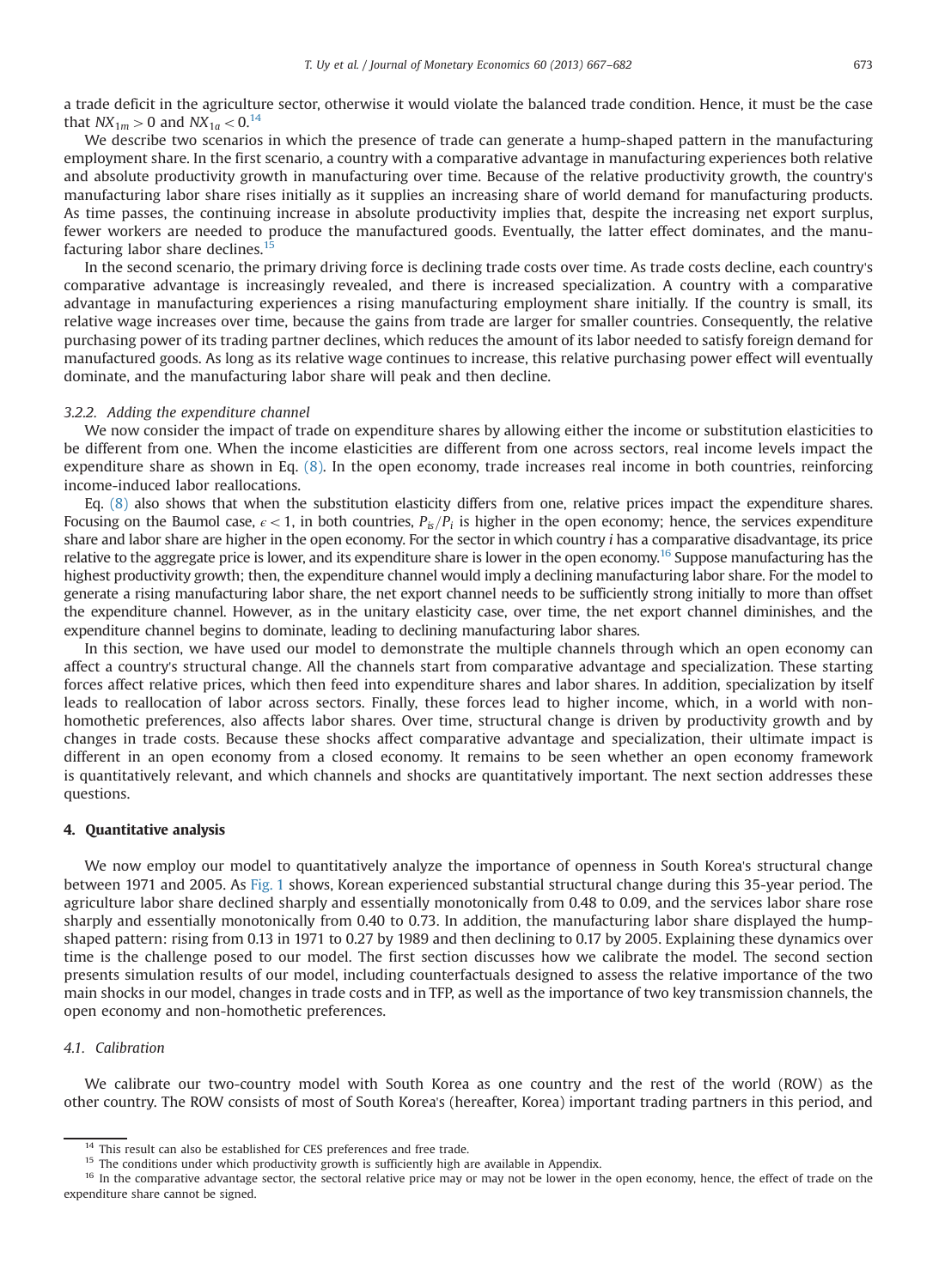<span id="page-7-0"></span>

Fig. 1. Korean structural change.

includes the G7 countries, other OECD countries, and several oil-producing countries in the Middle East and Latin America. These countries accounted for, on average, two-thirds of Korea's trade during this time period. Some countries were excluded because of data availability issues or because they were not important in Korea's trade.<sup>17</sup> The list of countries is given in Appendix.

We now describe our calibration of the preference parameters { $\omega_j$ ,  $\overline{C}_j$ ,  $\epsilon$ } and the production parameters { $\lambda_j$ ,  $\gamma_{ik}$ ,  $\theta$ }. These parameters are assumed to be identical across countries and time invariant. Consistent with recent estimates by [Simonovska](#page-15-0) [and Waugh \(2011\)](#page-15-0), we set  $\theta = 4$ . The other parameters are calibrated to Korean data. Much of the literature (e.g., [Duarte and](#page-15-0)<br>Restuccia 2010: Herrandorf et al. 2012) focuses on estimating  $\overline{C}$  and  $\overline{C}$ . Eollowing [Restuccia, 2010;](#page-15-0) [Herrendorf et al., 2012](#page-15-0)) focuses on estimating  $C_a$  and  $C_s$ . Following this convention, we set  $C_m = 0$ , which<br>essentially implies that manufacturing's income elasticity of demand is close to one. Consist essentially implies that manufacturing's income elasticity of demand is close to one. Consistent with this assumption, we change the assignment of consumption of food, beverages, and tobacco from the manufacturing sector to the agriculture sector.<sup>18</sup>

For the preference parameters, we appeal to restrictions imposed by the intratemporal Euler equations governing sectoral consumption expenditure. Using the language of [Herrendorf et al. \(HRY, 2012\)](#page-15-0), we adopt the final consumption expenditure approach, which arises naturally from our model with intermediate inputs. We employ time-series data on Korean aggregate consumption expenditure { $P_tC_t$ }, sectoral consumption expenditure shares { $s_{it}$ } and sectoral prices { $P_{it}$ } to estimate  $\{\epsilon,\omega_a,\omega_m,\omega_s,\overline{\zeta}_a,\overline{\zeta}_s\}$  by minimizing the sum of squared deviations between the actual sectoral expenditure shares and the model-implied sectoral expenditure share given the observed sectoral prices and aggregate consumption expenditure<sup>19</sup>

$$
\sum_{t} \sum_{j=a,m,s} \left[ s_{jt} - \left( \frac{\omega_j P_{jt}^{1-\epsilon}}{P_t^{1-\epsilon}} \left( 1 - \sum_{k=a,m,s} \frac{P_{kt} \overline{C}_k}{P_t C_t} \right) + \frac{P_{jt} \overline{C}_j}{P_t C_t} \right) \right]^2
$$

subject to the constraints  $\sum_i \omega_i = 1$ . This is also the estimating equation used in HRY. The estimated values (along with the other parameters) are reported in [Table 1](#page-8-0). The elasticity of substitution across sectors is 0.75, and the subsistence parameter of the agriculture goods is positive. The estimate for the services sector consumption parameter  $\overline{C}_s$  is nearly 0.<sup>20</sup>

Turning to the production parameters, we use all input–output tables for Korea available in our sample period.<sup>21</sup> Specifically, the value added share  $\lambda_j$  and the matrix of intermediate input linkages  $\gamma_{ik}$  are computed directly from the input– output tables. We take a simple average across the tables, and report these values in [Table 1.](#page-8-0)

We now describe the calibration of the time-varying exogenous variables and shocks. The primary exogenous variables are total labor in both Korea and the ROW. These variables are taken directly from the data; the Appendix provides the data sources. The labor force grew at an average annual rate of 2.5% in Korea and 1.1% in the ROW over our sample period. The procedure for calibrating the productivity shocks and trade costs shocks for each sector, country, and year has three key parts. The first part involves the calibration of the initial year, 1971. As our main goal is to assess the importance of openness in explaining Korea's structural change over time, we calibrate the initial productivity and trade cost levels — three sectoral

 $17$  Notably, China is excluded owing to lack of data, especially in the 1970s and 1980s. We discuss the possible role of China in the conclusion.

<sup>&</sup>lt;sup>18</sup> We adjust our trade, consumption, employment and production data so that they are all consistent in terms of the sectors covered. The matching of detailed sectors into our three broad sectors is given in Appendix.

<sup>&</sup>lt;sup>19</sup> See Appendix for the data sources for the sectoral consumption expenditure and price data, as well as the aggregate consumption data. We estimate these parameters over data from 1970 to 2010; we use a larger period than the period for our calibration to increase the number of observations. With three sectors, there are a total of 123 observations. The estimates over the period 1971–2005 are similar.

<sup>&</sup>lt;sup>20</sup> The elasticity of substitution across goods within a sector  $\eta$  is set to 4; this parameter plays virtually no role in our model, as is the case with virtually all versions of the Eaton–Kortum model.

 $21$  The list of years is given in the Appendix.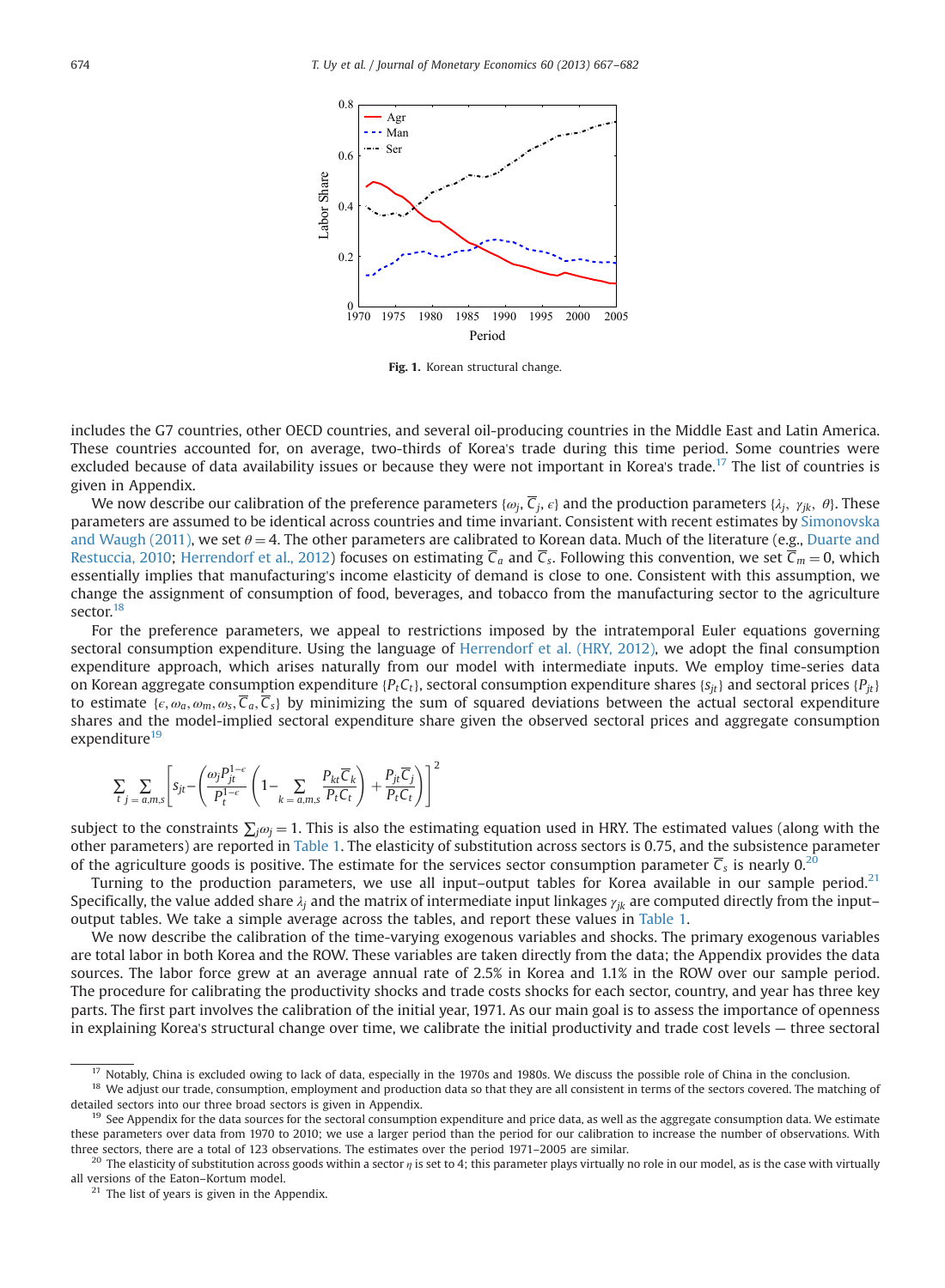#### <span id="page-8-0"></span>Table 1

Parameter values and calibration targets.

| Preference parameters                                                                                                                                                                                                                                                                                                               |                                                         |            |                         |                                                                              |                  |                         |                                                                              |  |
|-------------------------------------------------------------------------------------------------------------------------------------------------------------------------------------------------------------------------------------------------------------------------------------------------------------------------------------|---------------------------------------------------------|------------|-------------------------|------------------------------------------------------------------------------|------------------|-------------------------|------------------------------------------------------------------------------|--|
| $\epsilon$                                                                                                                                                                                                                                                                                                                          | $\omega_a$                                              | $\omega_m$ | $\omega_{\rm S}$        | $\overline{C}_a$                                                             | $\overline{C}_m$ | $\overline{C}_s$        | $\eta$                                                                       |  |
| 0.751                                                                                                                                                                                                                                                                                                                               | 0.131                                                   | 0.214      | 0.655                   | 696.0                                                                        | 0.0              | 0.0                     | 4.0                                                                          |  |
| Production parameters                                                                                                                                                                                                                                                                                                               |                                                         |            |                         |                                                                              |                  |                         |                                                                              |  |
| $\lambda_j$                                                                                                                                                                                                                                                                                                                         | $\gamma$ row,column                                     |            |                         |                                                                              |                  |                         | $\theta$                                                                     |  |
|                                                                                                                                                                                                                                                                                                                                     |                                                         |            | Agr                     | Man                                                                          | Ser              |                         |                                                                              |  |
| 0.456<br>0.275<br>0.576                                                                                                                                                                                                                                                                                                             | Agr<br>Man<br>Ser<br>Initial period calibration targets |            | 0.665<br>0.118<br>0.073 | 0.165<br>0.699<br>0.396                                                      |                  | 0.171<br>0.183<br>0.530 | 4.0                                                                          |  |
|                                                                                                                                                                                                                                                                                                                                     |                                                         |            |                         | Data                                                                         |                  |                         | Model                                                                        |  |
| SK agricultural labor share<br>SK manufacturing labor share<br>SK agricultural subsistence share<br>ROW agricultural labor share<br>ROW manufacturing labor share<br>Income of ROW relative to SK<br>SK agricultural import share<br>SK manufacturing import share<br>SK agricultural export share<br>SK manufacturing export share |                                                         |            |                         | 0.48<br>0.13<br>0.51<br>0.16<br>0.23<br>5.90<br>0.12<br>0.26<br>0.02<br>0.16 |                  |                         | 0.48<br>0.13<br>0.54<br>0.16<br>0.23<br>7.00<br>0.04<br>0.26<br>0.09<br>0.16 |  |

productivities and two sectoral trade costs in each country — to match the ROW and Korea's sectoral labor shares and sectoral trade shares in  $1971$ .<sup>22</sup> Because two sectoral labor shares automatically imply the third, we need two additional targets. We choose Korea's per capita income relative to the ROW in 1971, and Korea's agricultural subsistence expenditure as a share of total consumption expenditure. Table 1 provides the values of our targets.

The second part involves the calibration of the productivity shocks after the initial period. These shocks are constructed using the initial period sectoral productivity levels computed above, and sectoral productivity growth rates, which are constructed in two main steps.<sup>23</sup> The first step arises from the fact that real sectoral gross output data do not exist for a number of the countries that comprise the ROW. Annual input–output tables are also lacking. Consequently, the usual approach of constructing (gross output) productivities directly from the gross output production function cannot be performed. Instead, we use the model to derive the sectoral value-added production function, and we compute sectoral value-added productivity. Owing to the Cobb–Douglas functional form, the sectoral value-added productivity is  $A_{ik}^{1/\lambda_k}$ , where  $A_{ik}$  is gross output productivity for country i and sector k. The second step arises from [Waugh \(2010\)](#page-15-0) and [Finicelli et al.](#page-15-0) [\(hereafter, FPS 2013\)](#page-15-0), among others, who have shown that productivities computed in an open economy setting capture at least two forces, the fundamental productivity of firms within the country under autarky, and the additional productivity occurring from specialization in an open economy (trade selection). We need to compute the fundamental productivity. FPS derive a formula for adjusting the usual productivity measure for the specialization component to yield the fundamental productivity. We apply that formula, which yields our final estimates of sectoral gross output productivity or TFP. We calculate the growth rates of the sectoral TFPs and apply them to the initial period to get the sectoral TFP levels for 1972 onwards.24

The logged sectoral TFPs are shown in [Fig. 2](#page-9-0). In the initial period, the ROW has higher TFP levels in all three sectors. The average TFP growth rates are 1.8% in agriculture, 2.2% in manufacturing, and 1.7% in services in Korea, and 1.2% in agriculture, 0.84% in manufacturing and 0.60% in services in the ROW. The average TFP growth rates are higher in Korea than in the ROW for all three sectors. Also, the manufacturing sector has the fastest TFP growth rate among the three sectors in Korea.

 $23$  Further details on the construction of the productivities and the data sources are provided in the Appendix.

 $22$  The sectoral import shares are Korea's sectoral imports from the ROW as a fraction of Korea's sectoral absorption. The sectoral export shares are Korea's sectoral exports to the ROW also expressed as a fraction of Korea's sectoral absorption.

<sup>&</sup>lt;sup>24</sup> Our approach will yield an estimate for TFP levels in the initial year, 1971; as a diagnostic, these can be compared to the ones we choose to match the labor shares, etc. They are close in relative magnitudes.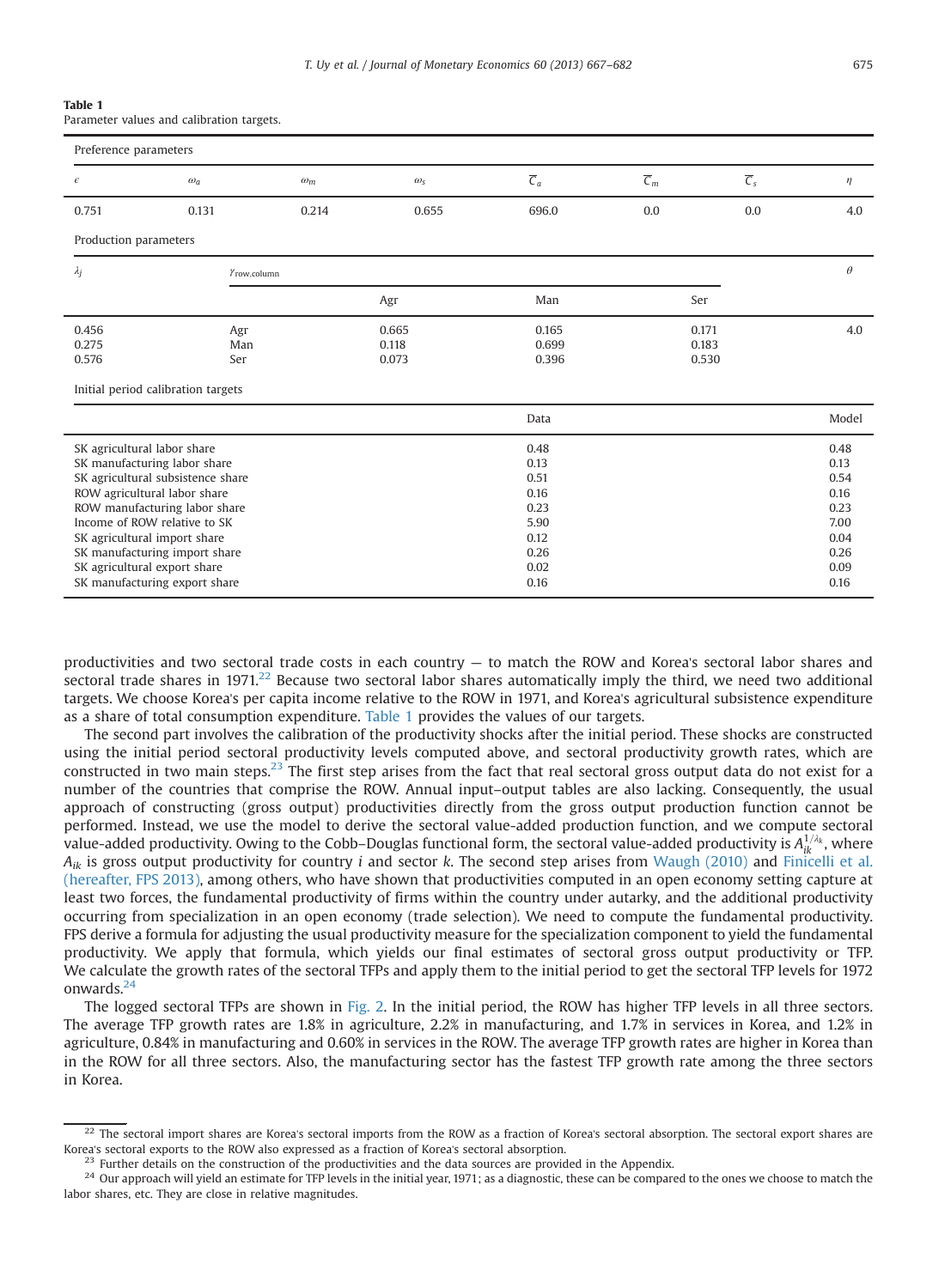<span id="page-9-0"></span>

Fig. 2. Calibrated TFP series. (a) Agriculture. (b) Manufacturing. (c) Services.

The third part involves calibrating the trade costs over time after the initial period. It is well known that the standard trade models can explain existing international trade flows only if unobserved trade costs, i.e., costs other than tariff barriers and transportation costs, are a multiple of observed trade costs. This is true under a wide range of elasticities of demand and substitution. Consequently, as our focus is on whether the model can explain the dynamics of Korea's labor shares, we calibrate the four sectoral trade costs to match the observed trade flows between Korea and the ROW over time: Korea's export and import shares with the ROW in manufacturing and agriculture. We solve for the trade costs jointly with solving the model. We interpret the model-implied trade costs as capturing transportation costs, tariffs, and any other costs that impede international trade.<sup>25</sup> The calibrated trade costs are shown in [Fig. 3,](#page-10-0) together with Korean sectoral import and export shares. The figure shows that trade costs from the ROW to Korea in both agriculture and manufacturing changed little over time, while trade costs from Korea to the ROW declined substantially. Panels (b) and (c) of [Fig. 3](#page-10-0) show that the model does a good job of recovering the actual time path of the trade shares. $26$ 

#### 4.1.1. Calibration of closed economy version of model

As we showed in [Section 3,](#page-4-0) openness operates as a transmission channel in at least two ways. First, openness via shocks to trade costs over time affect the evolution of structural change. Second, TFP shocks affect the economy differently in an open setting compared to a closed setting. To assess the quantitative effect of openness, we compare our results in an open economy setting with those in a closed economy setting in which the economy is subject to TFP shocks only. Our calibration of the closed economy is identical to that of the open economy except for the TFP shocks. For the initial period, we use a closed economy version of our model to calibrate, for Korea, three initial TFP levels to match two sectoral labor shares and agriculture subsistence expenditure as a share of total consumption expenditure in 1971. The TFP levels for subsequent years are computed in the same way as in the open economy model, but without the adjustment for trade selection. Our computations imply that Korea's average TFP growth rates for agriculture, manufacturing, and services are 2.2%, 2.2%, and 1.7%, respectively. $2^{7}$ 

#### 4.2. Quantitative results

We now assess the quantitative importance of openness in structural change, and the roles of TFP shocks and trade cost shocks, in particular. We also assess the importance of non-homothetic preferences as a transmission mechanism. To review the key features of our benchmark model, it has non-homothetic preferences, an elasticity of substitution across sectors less than one, asymmetric and growing TFP shocks over time, and changing trade costs over time.

#### 4.2.1. Main results

We first simulate the effects of the TFP shocks and trade cost shocks in our benchmark model. The implied sectoral labor shares are given in the blue dashed line in each panel of [Fig. 4.](#page-10-0) The red solid line shows the actual sectoral labor share. The model is able to capture the evolution of the agriculture and services labor shares over almost the entire time period. The model generates a decline in the agriculture labor share of slightly more than the actual decline, and an increase in the services labor share of about 85% of the actual rise in the services labor share. Turning to manufacturing, the model is able to generate an increase in the manufacturing labor share of  $0.13-0.24$  – close to the actual peak share of  $0.27$  – in the first half of the time period. However, subsequently the implied manufacturing labor share stays relatively flat, instead of declining as it does in the data. Hence, the model is able to replicate only the rising part of the hump-shaped pattern.

 $25$  To the extent there is model misspecification and measurement error, it will show up in the trade costs.

<sup>&</sup>lt;sup>26</sup> It is not a perfect fit, because the model assumes balanced trade.

<sup>&</sup>lt;sup>27</sup> The difference between the open and closed economy TFP growth rates stems from the evolution of  $\pi_{ii}$  over time. In particular, as discussed in Appendix, if  $\pi_{ii}$  is increasing over time, as it is in agriculture, then the growth rate of the (fundamental) open economy TFP will be lower than the growth rate of the closed economy TFP.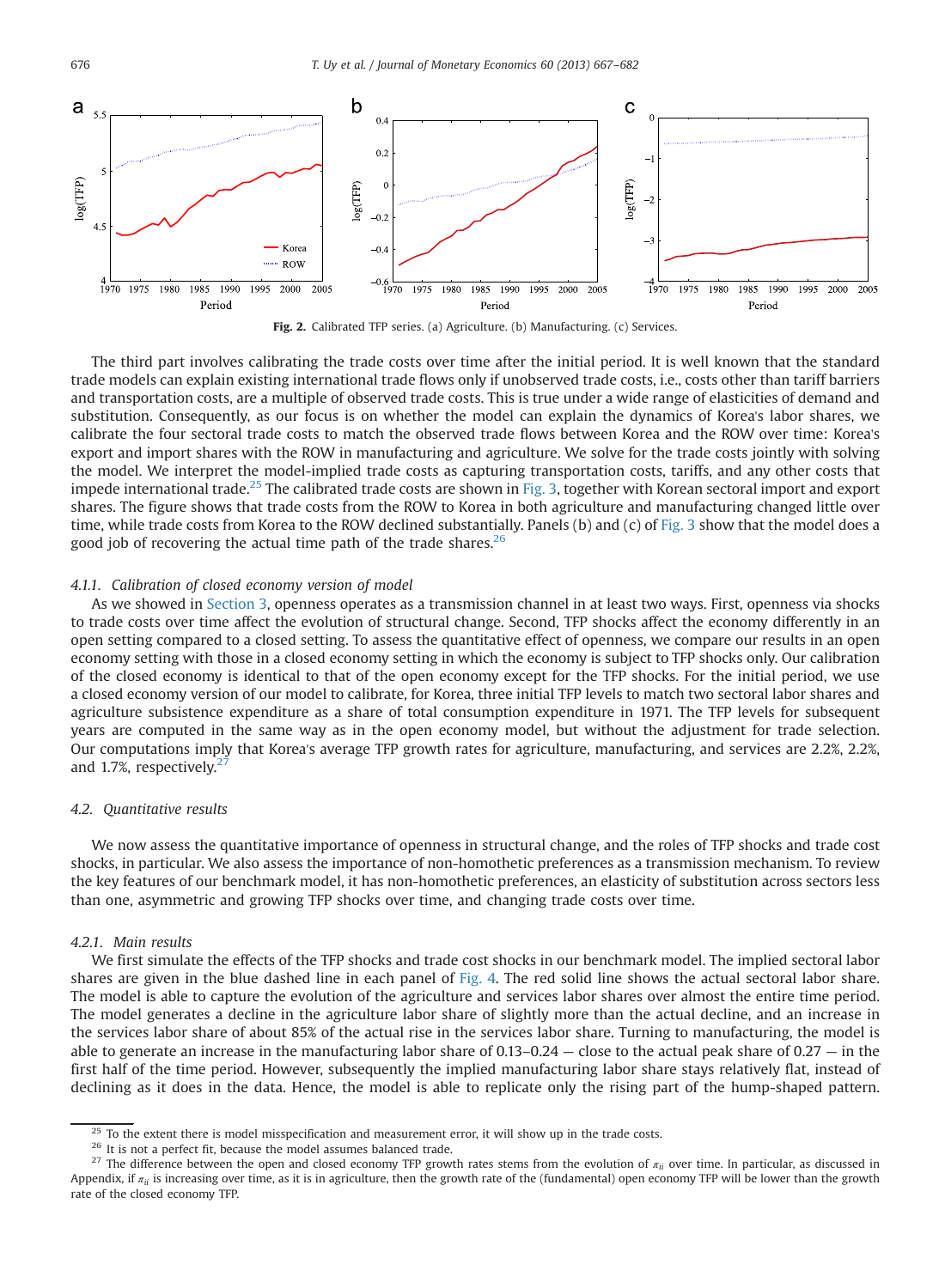<span id="page-10-0"></span>

Fig. 3. Calibrated trade costs and Korean trade shares. (a) Trade costs. (b) Korean import shares. (c) Korean export shares.



Fig. 4. Korean structural change: benchmark. (a) Agriculture. (b) Manufacturing. (c) Services. (For interpretation of the references to color in this figure caption, the reader is referred to the web version of this article.)

Overall, the fit of our benchmark model is quite good, although it is not able to capture the declining part of Korea's manufacturing hump pattern.

To assess the importance of openness, we also simulate the model under a closed economy in which there are only TFP shocks. The model's implications for Korea's sectoral labor shares are shown as the gray dotted lines in Fig. 4. Panels (a) and (c) show that the closed economy model also generates a substantial decline in the agricultural labor share and a substantial increase in the services labor share. However, the magnitudes of the changes are smaller than in the benchmark model. The closed economy model explains only 62% of the actual decline in the agriculture labor share and about 67% of the actual increase in the services labor share. In terms of manufacturing, as panel (b) of Fig. 4 shows, the model does not come close to generating either side of the hump. Rather, it generates only a slight increase over time.<sup>28</sup>

We summarize the overall performance of the benchmark model and the closed economy model in explaining Korea's structural change by computing the root mean square error (RMSE) between the implied and observed labor shares. The RMSEs for agriculture, manufacturing and services in the open economy are: 0.059, 0.037, and 0.060. With the closed economy model, the RMSEs are 0.10, 0.079, and 0.062. Thus, introducing trade significantly improves the model fit to the data, particularly in agriculture and manufacturing. The overall RMSE across all sectors is 0.053 in the open economy model and 0.083 in the closed economy model; hence, the closed economy fit is about 60% worse.

What explains the substantially better performance of the benchmark model? Consider first the closed economy model results. The decline in the model-implied agriculture share stems largely from the interaction of growing per capita income (resulting from growing TFP in all three sectors), and the non-homothetic preferences. Korea's services labor share grows partly because of the interaction of a low productivity growth rate and the low sectoral elasticity of substitution — as [Ngai](#page-15-0) [and Pissarides \(2007\)](#page-15-0) show, this combination leads to an increasing sectoral labor share — but primarily because it needs to absorb the labor leaving the agricultural sector. Finally, manufacturing is subject to two forces that largely cancel. The first force is that it absorbs labor leaving the agriculture sector. The second force is the tendency to shrink because it has the highest productivity growth rate.

 $28$  [Duarte and Restuccia \(2010\)](#page-15-0) use a somewhat different closed economy model to examine the structural change of a number of countries, including Korea. We thank them for kindly providing their results for Korea. Our closed economy results are similar to theirs. Their model also implies a small change in the manufacturing labor share, and substantial changes in the agriculture and services labor shares. Compared to our closed economy model, their model generates a closer fit to agriculture and worse fit for services.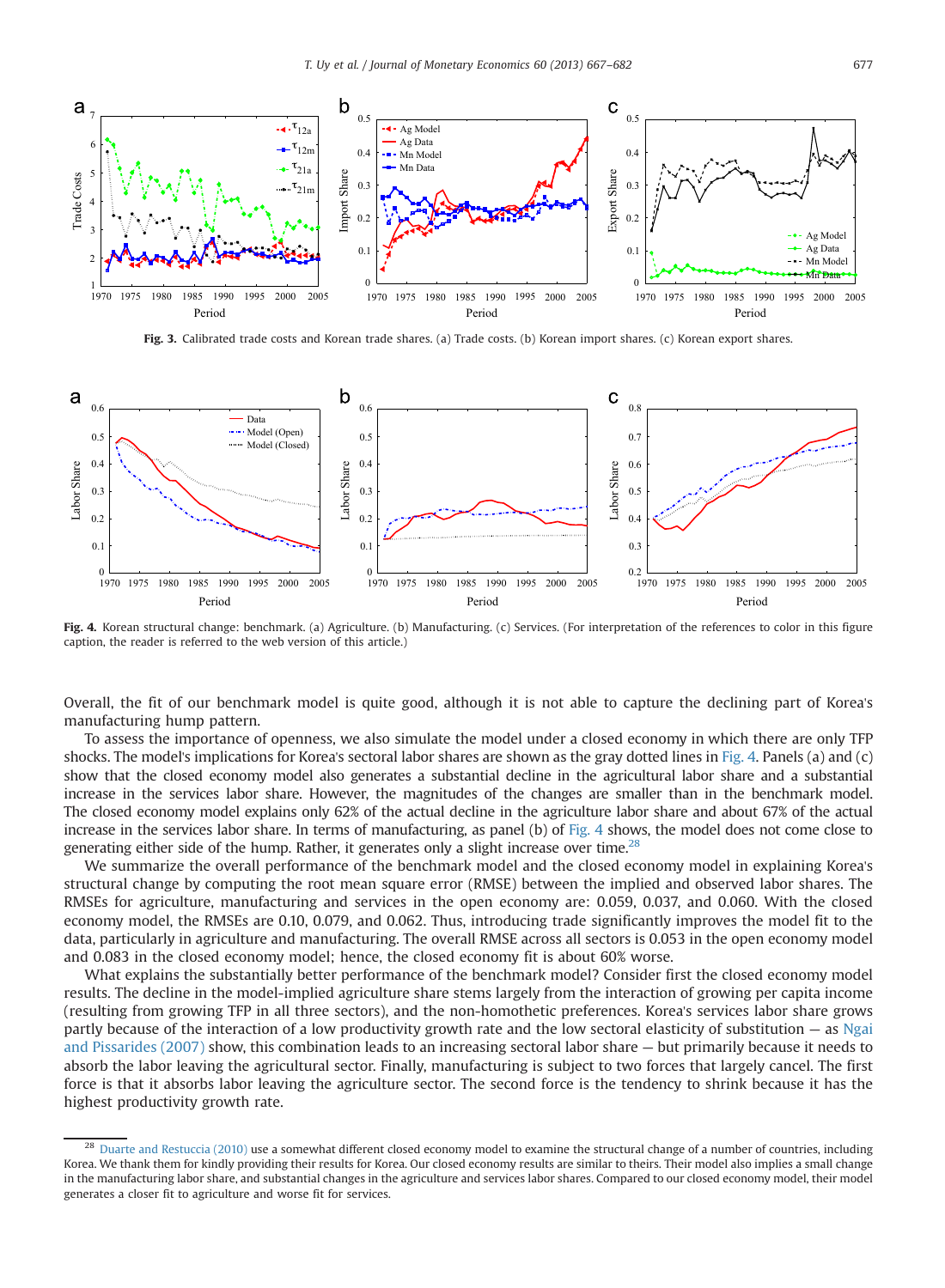

Fig. 5. Korean output shares: benchmark. (a) Agriculture. (b) Manufacturing. (c) Services.

In an open economy, three additional forces lead to a larger response in the two tradable sectors, agriculture and manufacturing. First, the patterns of initial TFP and trade costs suggest that Korea had a comparative advantage in manufacturing; moreover, Korea's manufacturing TFP grew at a faster rate than agriculture's TFP. Second, the trade costs facing Korea's exporters declined over time, and more rapidly in manufacturing than in agriculture. Korea's comparative advantage in manufacturing becomes more "revealed", thus leading to more specialization and labor in manufacturing, and less in agriculture. The first force, in conjunction with a sectoral elasticity of substitution less than one, and the second force are evidently sufficient to generate a rise in the manufacturing labor share. Essentially, Korea is able to employ more workers in manufacturing, because expanding export markets more than offset the declining need for labor to satisfy domestic demand. The opposite is true for agriculture, leading to a decline in its share. The third force is that trade leads to faster economic growth in Korea. Real income rises by a factor of eight in the open economy; it rises by a factor of seven in the closed economy. The faster growth of real income strengthens the non-homothetic preferences channel and leads to a larger decline in the agriculture labor share and a larger rise in the services labor share.

The combination of all three forces leads to a significantly larger increase in the manufacturing labor share (more than 10 percentage points), a significantly larger decrease in the agriculture labor share (about 15 percentage points), and a larger increase in the services labor share (about 6 percentage points), than in the closed economy model. All three changes lead to a closer fit of the open economy model to the data. $2<sup>2</sup>$ 

To understand better the results for manufacturing, we employ a decomposition of the manufacturing labor share into an expenditure channel and a net export channel, analogous to that in Eq.  $(12)$ .<sup>30</sup> Full details of the decomposition, which includes for intermediate goods and non-homothetic preferences, are given in the Appendix. Our decomposition shows that, over our entire sample period, the expenditure channel accounts for about 80% of the model-implied manufacturing labor share, with the net export channel accounting for the remainder.<sup>31</sup> However, if we trace the contribution of the net export channel over time, we see that this channel's contribution to the manufacturing labor share rose fairly steadily from −2.5 percentage points in 1971 to 6 percentage points in 2005. Thus, the net export channel accounts for about two-thirds of the increase in the model-implied manufacturing labor share during our sample period. The expenditure channel also increases steadily over the sample period by about three percentage points; this suggests that income effects from non-homothetic preferences that lead to more employment in manufacturing are stronger than relative price and substitution effects that lead to less employment in manufacturing. Because both channels increase over the entire sample period, they are both "responsible" for the model's inability to generate the downward portion of the manufacturing hump in the data.

Our analysis focuses on labor shares as a measure of structural change. It is also common to examine output shares. Because we did not use output shares to calibrate our model, one diagnostic of the model is to assess how it performs in terms of initial year output shares, as well as the dynamics of output shares over time. Fig. 5 shows that for agriculture, the benchmark model over-predicts the initial output share quite substantially, but the dynamics over time are quite strong, so that by 2005, the model-implied labor share is quite close to the actual share. For manufacturing, the model and data fit very closely in both the initial output share and the evolution over time; indeed, they fit more closely than do the labor shares. Finally, the model under-predicts the initial services output share, but like with agriculture it catches up over time, so that by 2005, the model and data line up closely. The figure also shows the closed economy implications. Other than for services, the fit is quite poor. Overall, we find that our benchmark model does a good job in matching the dynamics of the sectoral output shares.

<sup>&</sup>lt;sup>29</sup> Do our results suggest that [Buera and Kaboski \(2009\)](#page-14-0), who find that a closed economy framework with non-homothetic preferences and asymmetric productivity growth cannot explain the movement of US value-added shares in services and manufacturing after 1960, should have employed an open economy model? On the one hand we would say, yes; on the other hand, clearly trade has not been as important for the US as it has been for Korea.

<sup>&</sup>lt;sup>30</sup> We thank the referee for this suggestion.

<sup>&</sup>lt;sup>31</sup> As we have discussed, the net export channel is only one way for openness to affect structural change, because part of the effect of increased openness is to change relative prices, which then affects expenditures.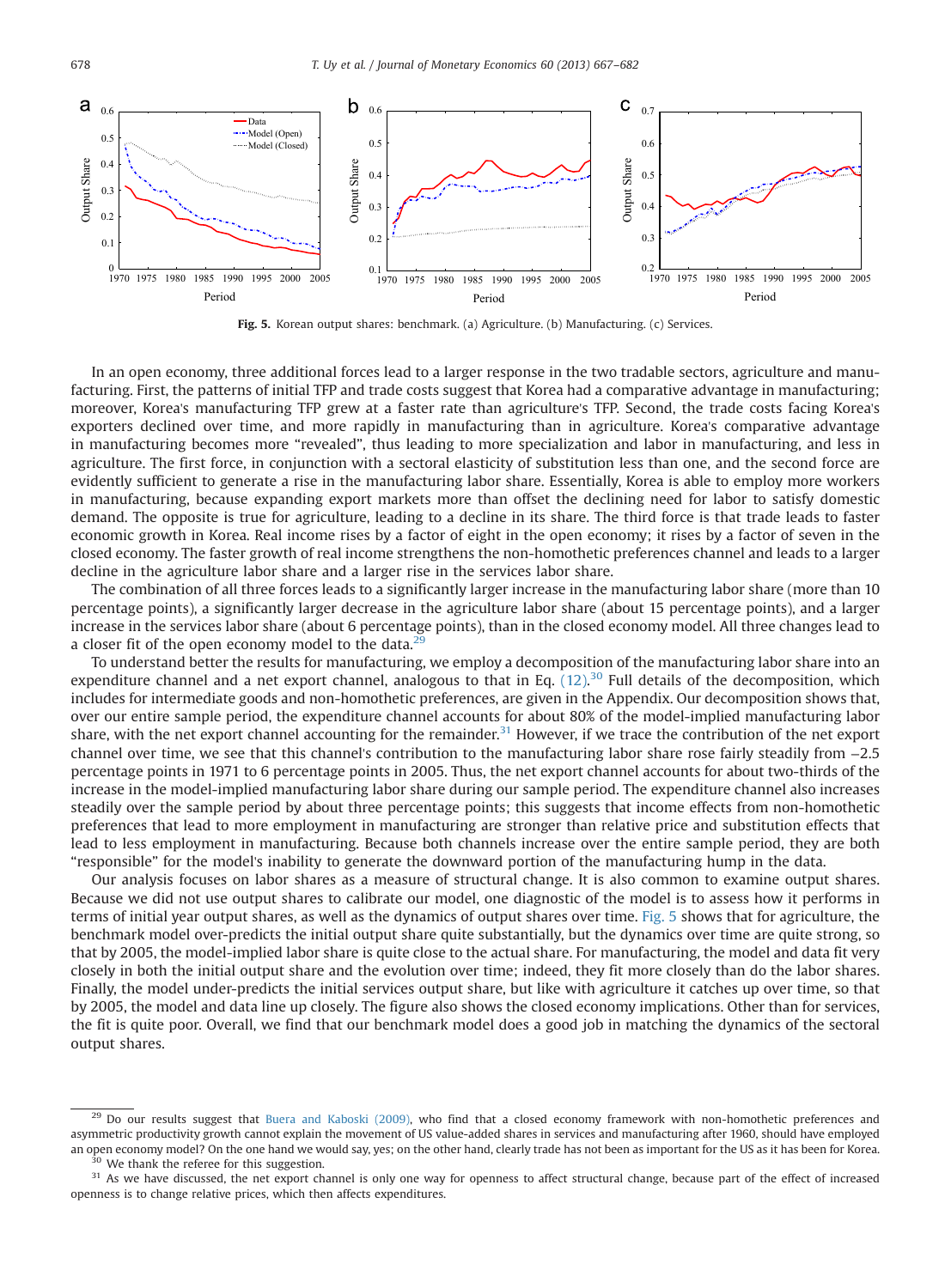

Fig. 6. Korean structural change: constant TFPs. (a) Agriculture. (b) Manufacturing. (c) Services. (For interpretation of the references to color in this figure caption, the reader is referred to the web version of this article.)

#### 4.2.2. The role of TFP shocks versus trade cost shocks

In the benchmark analysis, both the TFP and trade cost series vary over time. In this section we quantify the contribution of each set of shocks to Korea's structural change. To do so, we conduct two counterfactual experiments. In the first experiment, we set all sectoral TFP series constant at their initial levels, and examine the effects of varying trade costs alone. In the second experiment, we set the sectoral trade costs constant at the initial levels, and examine the effects of varying TFPs alone. All other exogenous variables and parameter values are the same as in the benchmark model.

The green dashed line in Fig. 6 illustrates the results of the first experiment. For comparison, the benchmark model results are illustrated with the blue dashed line. In addition, results from the closed economy version of this experiment they are trivially zero, because TFP is constant, and in a closed economy, trade costs do not change — are illustrated by the gray line. Beginning with the left panel, the figure shows that the agriculture labor share declines by a little more than 10 percentage points or about one-fourth of the actual decline. This is not insignificant, but the figure illustrates indirectly the importance of TFP in driving income growth and the consequent re-allocation of labor away from agriculture. The middle panel shows that manufacturing rises by about 10 percentage points; this represents more than half of the increase generated by the benchmark model. Comparing this experiment to the benchmark model, then, suggests that changes in trade costs are more important for manufacturing than agriculture. The right panel shows that the services sector labor share increases by little, less than 5 percentage points. This is the flip side of the small decline in the agriculture labor share.

The green dashed line in [Fig. 7](#page-13-0) illustrates the results of the second experiment. The benchmark model results and the closed economy results are shown with the blue dashed line and the gray line, respectively. All three panels show that TFP shocks contribute significantly to structural change. Note that the closed economy results indicate that TFP shocks exert a large effect on agriculture and services, but a small effect on manufacturing. The figure also shows that for manufacturing and agriculture, TFP shocks exert quantitatively significant effects in an open economy, as captured by the gap between the green and gray lines. $32$  In particular, agriculture's labor share falls by more, and manufacturing's labor share rises by more than in the closed economy. The services labor share is about the same.<sup>33</sup> Thus, variation in each set of shocks is quantitatively significant in explaining Korea's structural change over time. TFP shocks matter more than trade cost shocks for services and agriculture, while both shocks are quantitatively important for manufacturing and agriculture. Moreover, for both shocks, trade serves as an effective transmission mechanism that enables the open economy to outperform the closed economy.

#### 4.2.3. The role of non-homothetic preferences

The above simulations and experiments were all conducted under non-homothetic preferences. These preferences are widely thought to be the most important transmission mechanism for structural change; however, underlying much of this thinking is an assumption of a closed economy setting. We now examine the importance of non-homothetic preferences in our open economy setting. To do so, we set  $\overline{C}_a$  to zero, which makes preferences homothetic, and we re-calibrate the elasticity of substitution,  $\epsilon$ , and the share parameters  $\omega_a$ ,  $\omega_m$ , and  $\omega_s$  following the HRY approach, as before. The elasticity of substitution is calibrated to be 0.001, which is close to Leontieff. This will lead to a greater role for relative prices.<sup>34</sup> In addition, the sectoral trade costs and TFPs are recalibrated in the same way as the benchmark calibration for both the open and closed economy models.<sup>35</sup>

<sup>35</sup> Homothetic preferences allow us to normalize Korea's agriculture TFP level in the initial period to one. For the open economy model, the remaining five initial sectoral TFP levels and the four trade costs are calibrated to match the two labor shares in each country, four trade shares, and Korea's per capita

 $32$  Part of the gap is because the TFP shocks themselves are different, as described above, and part is because they operate differently in an open economy.

<sup>&</sup>lt;sup>33</sup> Our assumption that services goods are non-traded implies that trade matters for this sector to the extent that relative prices and incomes change owing to the changing patterns of specialization. These forces do affect services, although to a lesser extent than the change in income arising from TFP growth.<br><sup>34</sup> The new share parameters are:  $\omega_a = 0.317$ ;  $\omega_m = 0.106$ ;  $\omega_s = 0.577$ .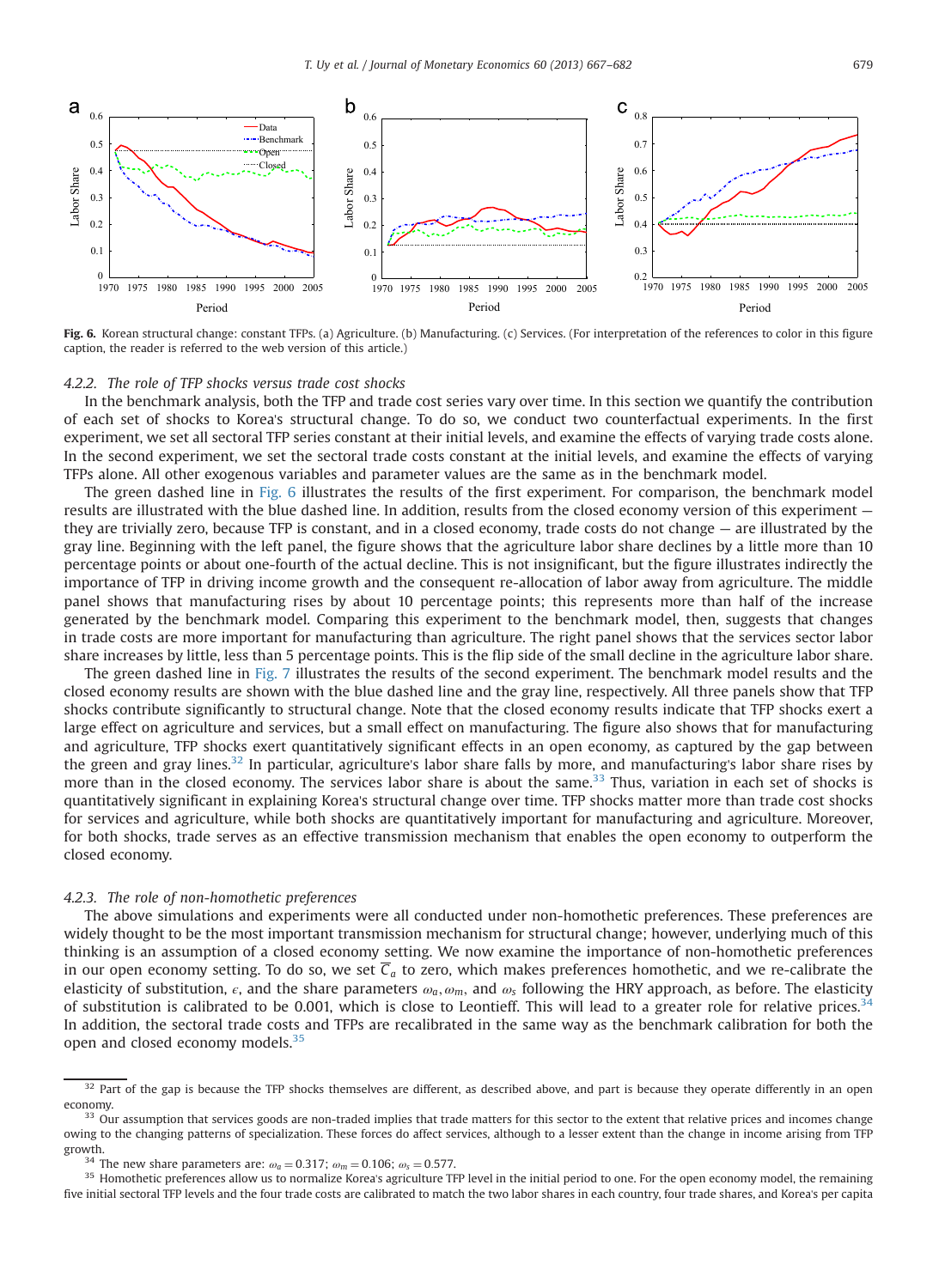<span id="page-13-0"></span>

Fig. 7. Korean structural change: constant trade costs. (a) Agriculture. (b) Manufacturing. (c) Services. (For interpretation of the references to color in this figure caption, the reader is referred to the web version of this article.)



Fig. 8. Korean structural change: homothetic preferences. (a) Agriculture. (b) Manufacturing. (c) Services. (For interpretation of the references to color in this figure caption, the reader is referred to the web version of this article.)

The blue dashed line in Fig. 8 plots the model-implied sectoral labor shares under homothetic preferences. The panels show that even under these preferences, openness plays a key role: the agriculture labor share falls by about 20 percentage points, while the manufacturing labor share rises by almost 15 percentage points. On the other hand, services changes by little. However, compared to the benchmark results in [Fig. 4,](#page-10-0) we can see that for each sector the fit is worse under homothetic preferences, especially for services and also for agriculture. Manufacturing is little affected by the nature of the preferences. The RMSEs are 0.142, 0.042, and 0.151 for agriculture, manufacturing and services, respectively. The overall RMSE is 0.122, as shown in [Table 2](#page-14-0). This exercise shows that leaving out the income effects induced by non-homothetic preferences significantly reduces the explanatory power of the model in explaining Korea's structural change.<sup>36</sup>

[Table 2](#page-14-0) provides a crude assessment of the relative importance of non-homothetic preferences and the open economy. The closed economy model with homothetic preferences has a RMSE of 0.175. The open economy with non-homothetic preferences has an RMSE of 0.053. Inspection of the table suggests that about one-third of the improvement in RMSE is because of the open economy and two-thirds is because of non-homothetic preferences.

#### 5. Conclusion

Our main contribution is a quantitative assessment of the role of international trade in structural change. We employ a three-sector, two-country model with non-unitary income and substitution elasticities, and intermediate goods, and with sector-biased, time-varying productivity and trade cost shocks. We calibrate our framework to investigate South Korea's structural change between 1971 and 2005. The benchmark model accounts for virtually the entire evolution of labor shares in agriculture and services, as well as the rising part of the hump-shape in manufacturing. The root mean square error of

<sup>(</sup>footnote continued)

income relative to the ROW in 1971. For the closed economy, the remaining two initial sectoral TFP levels in Korea are calibrated to match the two labor shares in 1971. For both the open and closed models, the subsequent TFP levels and trade costs are constructed the same way as in the benchmark calibration.

 $36$  In the closed economy, illustrated by the gray dashed line, there is almost no structural change. This result can be understood via Eq. [\(9\).](#page-4-0) The TFP growth differentials across sectors are small; the largest difference is about 0.5% per year between manufacturing and services. As a result, despite the Leontieff preferences, sector-biased productivity growth alone (without trade and non-homothetic preferences) plays a small role in explaining Korea's structural change.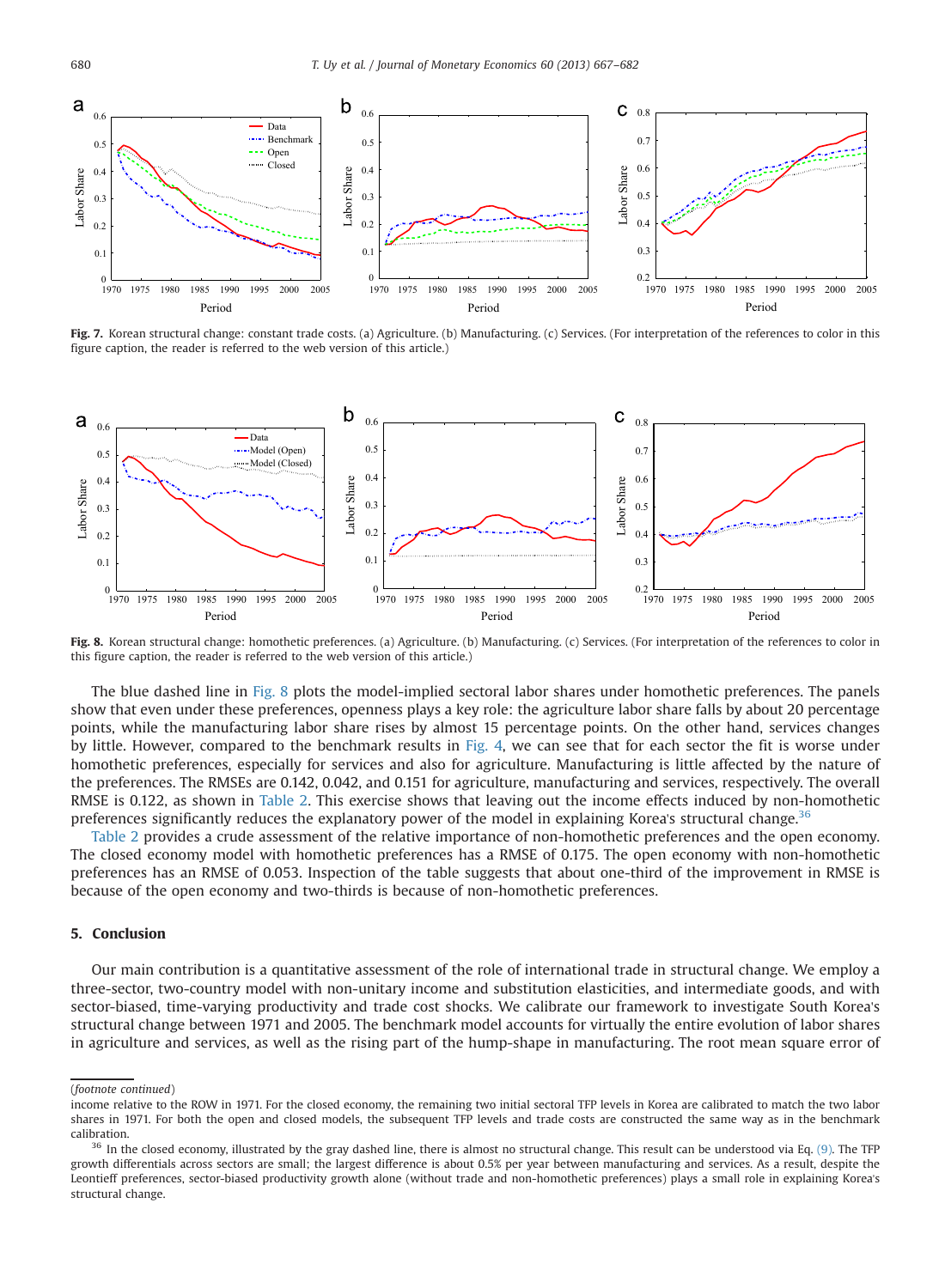| Model specification            | Non-homothetic<br>preferences | Homothetic preferences |  |  |  |  |
|--------------------------------|-------------------------------|------------------------|--|--|--|--|
| Open economy<br>Closed economy | 0.053<br>0.083                | 0.122<br>0.175         |  |  |  |  |

<span id="page-14-0"></span>

| Table 2                  |  |
|--------------------------|--|
| Model performance: RMSE. |  |

Note: This table reports, for each model specification — e.g., non-homothetic preferences, open economy — the root mean squared error (RMSE) between the observed labor shares and the model-implied labor shares across all three sectors and the entire sample period.

the closed economy version of the model is 60% higher than that of the benchmark model. Clearly, openness plays an indispensable role in Korea's structural change.

Moreover, counterfactual exercises that turn off either shock lead to a significant deterioration in the model performance. Trade cost shocks are important for agriculture and manufacturing, while productivity shocks are important for all three sectors—with these shocks exerting a stronger effect in the open economy, partly by changing patterns of specialization and partly by changing income. We also find that non-homothetic preferences are important for the evolution of services and agriculture.

While our calibrated model can quantitatively explain the rising portion of Korea's hump-shape in manufacturing, it does not explain the declining portion of the hump. In this context, three useful extensions worth investigating include allowing for tradable services, endogenous trade imbalances, and a more general specification of preferences.<sup>37</sup> However, in our view, the key missing ingredient from the calibrated model is China. Over the past twenty years, China has opened up to international trade and trade volumes have surged. In 1991, Korea's and China's exports to the world were about the same, about 72 billion dollars. Over the next 14 years, China's exports grew by more than an order of magnitude to about 750 billion dollars, while Korea's grew only four-fold. China experienced manufacturing productivity growth and lower trade costs that enabled it to essentially take market share in manufacturing from Korea. Thus, including China as a third country would help explain the declining portion of Korea's hump.<sup>38</sup> However, as discussed earlier, for China, good data do not exist before 1980, and in some cases, prior to 1990. Finding a way to include China is an exercise that we leave for future work.

#### Acknowledgments

We thank our editor, the referee, George Alessandria, Roc Armenter, Satyajit Chatterjee, Margarida Duarte, Daniel Green, Veronica Guerrieri, Ayhan Kose, Dirk Krueger, Andrei Levchenko, Diego Restuccia, Kim Ruhl, Mark Spiegel, Nancy Stokey, Linda Tesar, Michael Waugh, and participants at the Midwest Macro conference, SED conference, Philadelphia Fed, U. of Toronto RMM conference, Michigan State, Michigan, Columbia, Harvard, Missouri, SUNY-Albany, Princeton, HKUST, Minneapolis Fed, Boston Fed, the Canon Institute of Global Studies conference, Dartmouth, New York Fed, NYU, Syracuse, and the Tsinghua University Conference. Mohan Anand, Daniel Green, Jingyi Jiang, Behzad Kianian, and Nandita Mittal provided excellent research assistance.

#### Appendix A. Supplementary material

Supplementary data associated with this article can be found in the online version at [http://dx.doi.org/10.1016/j.jmoneco.](http://dx.doi.org/10.1016/j.jmoneco.2013.06.002) [2013.06.002.](http://dx.doi.org/10.1016/j.jmoneco.2013.06.002)

#### References

[Acemoglu, Daron, Guerrieri, Veronica, 2008. Capital deepening and nonbalanced economic growth. Journal of Political Economy 116, 467](http://refhub.elsevier.com/S0304-3932(13)00086-X/sbref1)–498.

[Autor, David H., Dorn, David, Hanson, Gordon H., 2011. The China Syndrome: Local Labor Market Effects of Import Competition in the United States. MIT.](http://refhub.elsevier.com/S0304-3932(13)00086-X/othref0005) [Manuscript.](http://refhub.elsevier.com/S0304-3932(13)00086-X/othref0005)

[Baumol, William J., 1967. Macroeconomics of unbalanced growth: the anatomy of urban crisis. American Economic Review 57 \(3\), 415](http://refhub.elsevier.com/S0304-3932(13)00086-X/sbref3)-426.

[Betts, Caroline, Giri, Rahul, Verma, Rubina, 2011. Trade, Reform, and Structural Transformation in South Korea. University of Southern California](http://refhub.elsevier.com/S0304-3932(13)00086-X/sbref4) [\(Manuscript\).](http://refhub.elsevier.com/S0304-3932(13)00086-X/sbref4)

[Buera, Francisco J., Kaboski, Joseph P., 2009. Can traditional theories of structural change fit the data? Journal of the European Economic Association 7,](http://refhub.elsevier.com/S0304-3932(13)00086-X/sbref5) 469–[477.](http://refhub.elsevier.com/S0304-3932(13)00086-X/sbref5)

[Buera, Francisco J., Kaboski, Joseph P., 2012. Scale and the origins of structural change. Journal of Economic Theory 147, 684](http://refhub.elsevier.com/S0304-3932(13)00086-X/sbref6)–712.

 $\frac{37}{100}$  [Kim and Kim \(2003\)](#page-15-0) show that even by 1998, services trade was about 20% of Korea's merchandise trade. [Swiecki \(2012\)](#page-15-0) and [Reyes-Heroles \(2012\)](#page-15-0) allow for trade imbalances, and [Swiecki \(2012\)](#page-15-0) employs a more general preference structure than what we employ.

<sup>&</sup>lt;sup>38</sup> Our calibration also does not include Southeast Asian countries like Singapore, Taiwan, Malaysia, Thailand, and Indonesia. Adding these countries would also help explain the declining share of the hump.